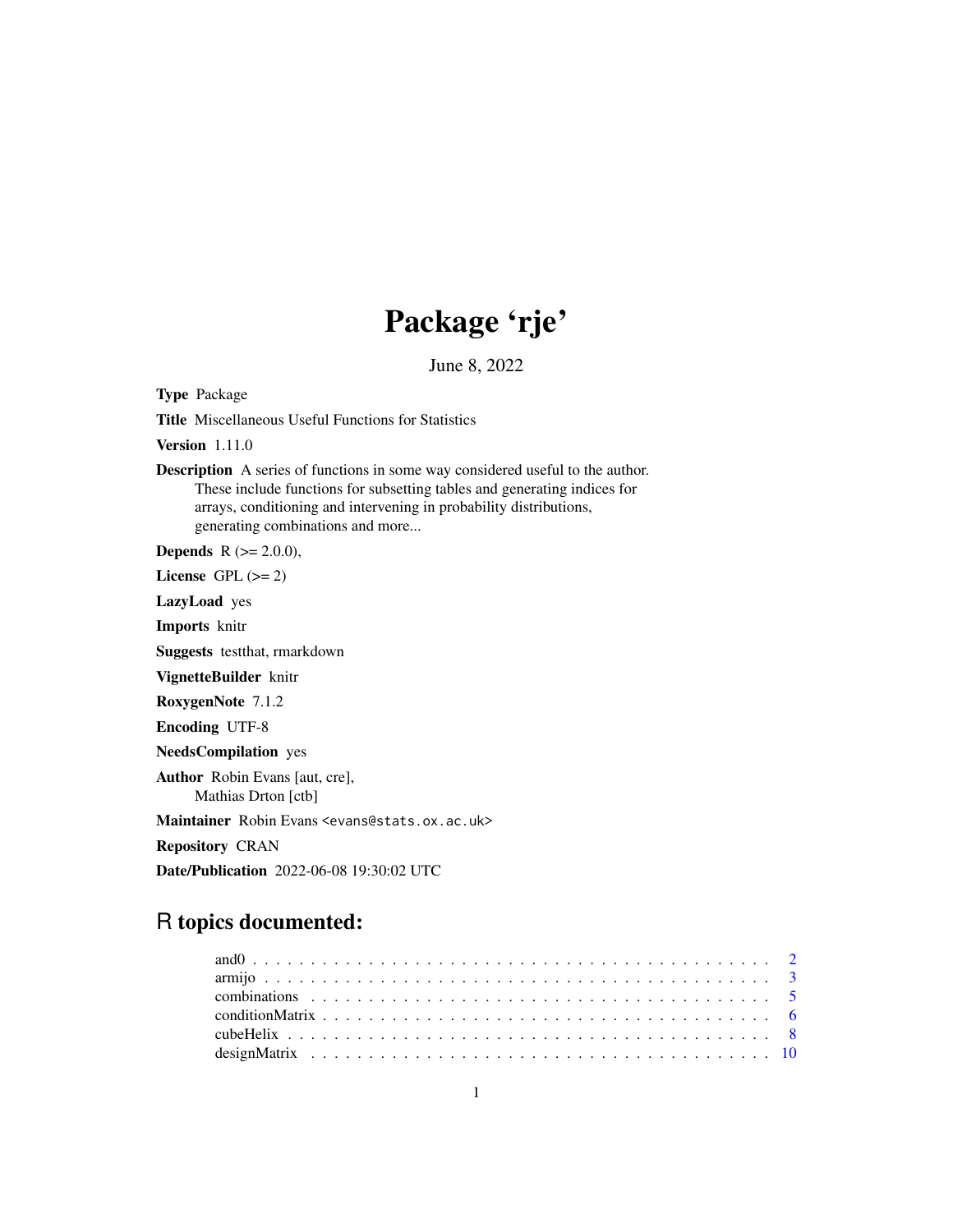#### <span id="page-1-0"></span>2 and 0 and 0 and 0 and 0 and 0 and 0 and 0 and 0 and 0 and 0 and 0 and 0 and 0 and 0 and 0 and 0 and 0 and 0 and 0 and 0 and 0 and 0 and 0 and 0 and 0 and 0 and 0 and 0 and 0 and 0 and 0 and 0 and 0 and 0 and 0 and 0 and

|       | indexBox |     |
|-------|----------|-----|
|       |          |     |
|       |          |     |
|       |          |     |
|       |          |     |
|       |          |     |
|       |          |     |
|       |          |     |
|       |          |     |
|       |          |     |
|       |          |     |
|       |          |     |
|       |          | -30 |
|       |          | 31  |
|       |          | 31  |
|       |          |     |
|       |          |     |
|       |          |     |
| Index |          | 37  |

and0 *Fast pairwise logical operators*

### Description

Fast but loose implementations of AND and OR logical operators.

### Usage

 $and0(x, y)$ 

### Arguments

x, y logical or numerical vectors

### Details

Returns pairwise application of logical operators AND and OR. Vectors are recycled as usual.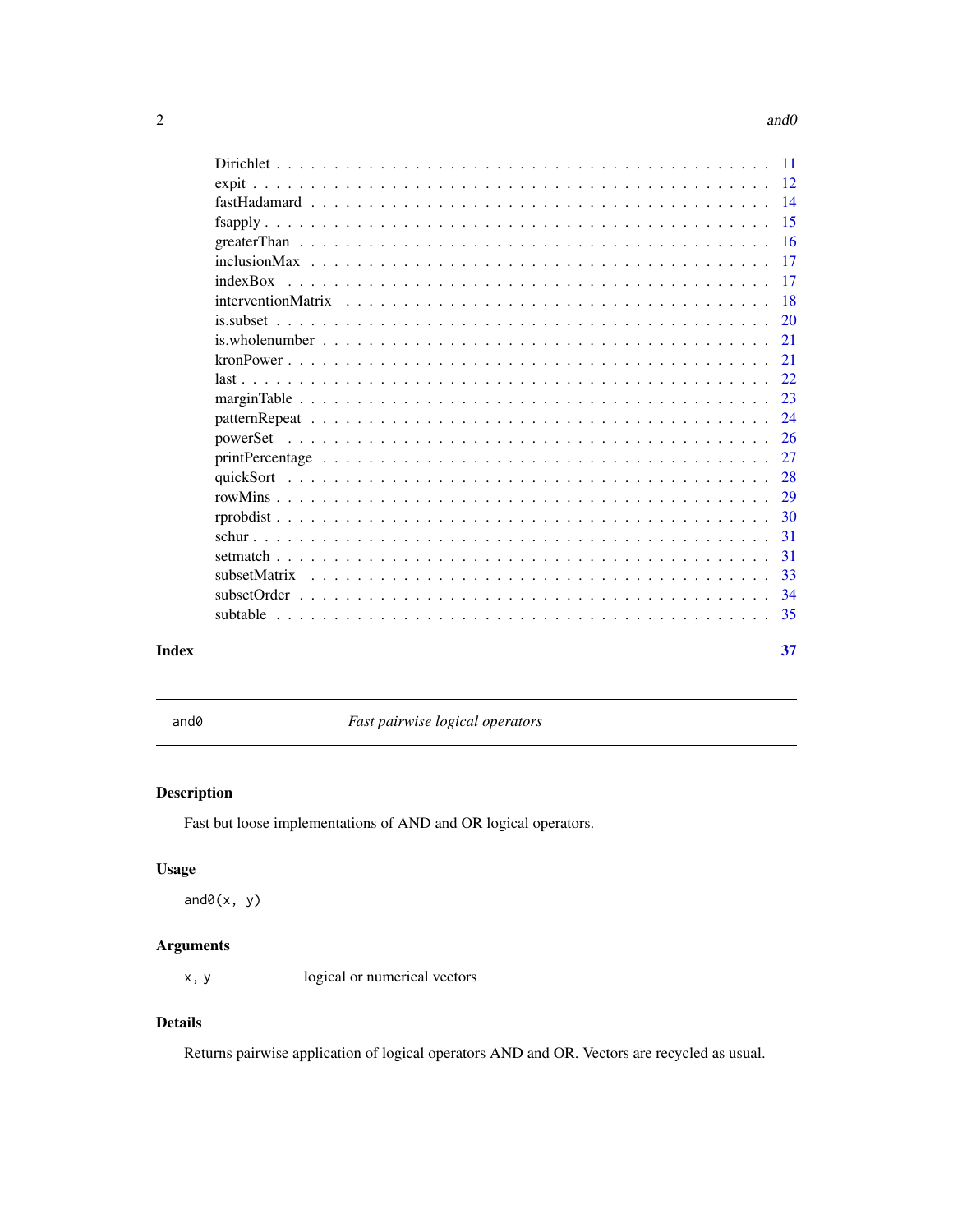#### <span id="page-2-0"></span>armijo 3

### Value

A logical vector of length  $max(length(x), length(y))$  with entries  $x[1]$  &  $x[2]$  etc.; each entry of x or y is TRUE if it is non-zero.

#### Note

These functions should only be used with well understood vectors, and may not deal with unusual cases correctly.

### Examples

```
and0(c(0,1,0), c(1,1,0))
## Not run:
set.seed(1234)
x = rbinom(5000, 1, 0.5)
y = rbinom(5000, 1, 0.5)
# 3 to 4 times improvement over `&`
system.time(for (i in 1:5000) and0(x,y))
system.time(for (i in 1:5000) x & y)
## End(Not run)
```
armijo *Generic functions to aid finding local minima given search direction*

### Description

Allows use of an Armijo rule or coarse line search as part of minimisation (or maximisation) of a differentiable function of multiple arguments (via gradient descent or similar). Repeated application of one of these rules should (hopefully) lead to a local minimum.

#### Usage

```
armijo(
  fun,
  x,
  dx,
 beta = 3,
  sigma = 0.5,
  grad,
 maximise = FALSE,
  searchup = TRUE,adj.start = 1,
  ...
)
```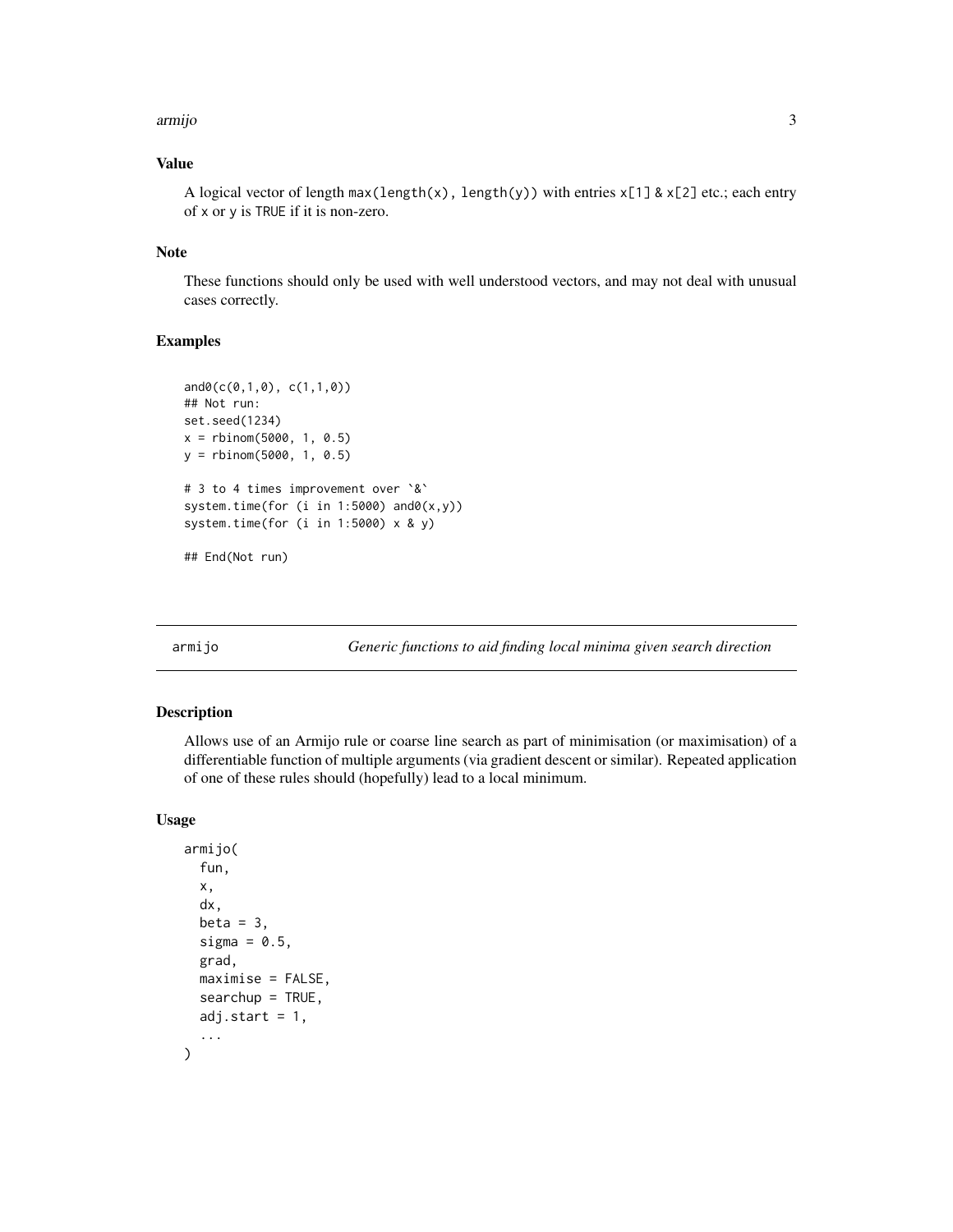coarseLine(fun, x, dx, beta = 3, maximise =  $FALSE$ , ...)

#### Arguments

| fun          | a function whose first argument is a numeric vector                                                                                       |
|--------------|-------------------------------------------------------------------------------------------------------------------------------------------|
| $\mathsf{x}$ | a starting value to be passed to fun                                                                                                      |
| dx           | numeric vector containing feasible direction for search; defaults to -grad for<br>ordinary gradient descent                               |
| beta         | numeric value (greater than 1) giving factor by which to adjust step size                                                                 |
| sigma        | numeric value (less than 1) giving steepness criterion for move                                                                           |
| grad         | numeric gradient of f at x (will be estimated if not provided)                                                                            |
| maximise     | logical: if set to TRUE search is for a maximum rather than a minimum.                                                                    |
| searchup     | logical: if set to TRUE method will try to find largest move satisfying Armijo<br>criterion, rather than just accepting the first it sees |
| adj.start    | an initial adjustment factor for the step size.                                                                                           |
| $\cdot$      | other arguments to be passed to fun                                                                                                       |

#### Details

coarseLine performs a stepwise search and tries to find the integer k minimising  $f(x_k)$  where

 $x_k = x + \beta^k dx.$ 

Note  $k$  may be negative. This is genearlly quicker and dirtier than the Armijo rule. armijo implements an Armijo rule for moving, which is to say that

$$
f(x_k) - f(x) < -\sigma \beta^k dx \cdot \nabla_x f.
$$

This has better convergence guarantees than a simple line search, but may be slower in practice. See Bertsekas (1999) for theory underlying the Armijo rule.

Each of these rules should be applied repeatedly to achieve convergence (see example below).

#### Value

A list comprising

| best | the value of the function at the final point of evaluation                                                                                                                                                                                                                                                                                                          |
|------|---------------------------------------------------------------------------------------------------------------------------------------------------------------------------------------------------------------------------------------------------------------------------------------------------------------------------------------------------------------------|
| adj  | the constant in the step, i.e. $\beta^n$                                                                                                                                                                                                                                                                                                                            |
| move | the final move; i.e. $\beta^n dx$                                                                                                                                                                                                                                                                                                                                   |
| code | an integer indicating the result of the function; $0 =$ returned OK, $1 =$ very small<br>move suggested, may be at minimum already, $2 =$ failed to find minimum: func-<br>tion evaluated to NA or was always larger than $f(x)$ (direction might be infea-<br>sible), $3 =$ failed to find minimum: stepsize became too small or large without<br>satisfying rule. |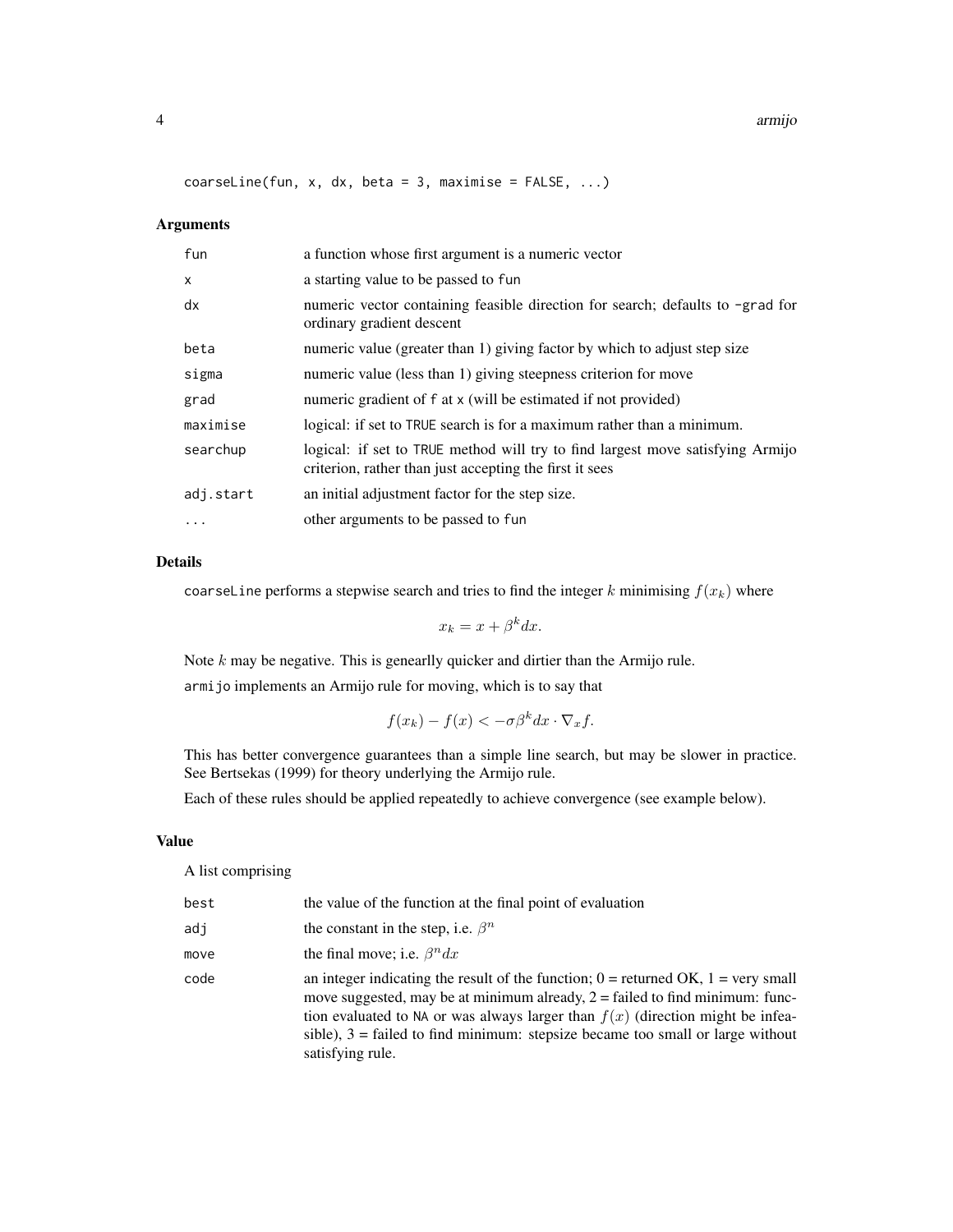#### <span id="page-4-0"></span>combinations 5

### Functions

• coarseLine: Coarse line search

#### Author(s)

Robin Evans

### References

Bertsekas, D.P. *Nonlinear programming*, 2nd Edition. Athena, 1999.

### Examples

```
# minimisation of simple function of three variables
x = c(0, -1, 4)f = function(x) ((x[1]-3)^2 + sin(x[2])^2 + exp(x[3]) - x[3])tol = .Machine$double.eps
mv = 1while (mv > tol) {
  # or replace with coarseLine()
 out = armijo(f, x, sigma=0.1)x = out$x
 mv = sum(out$move^2)
}
# correct solution is c(3,0,0) (or c(3,k*pi,0) for any integer k)
x
```
<span id="page-4-1"></span>combinations *Combinations of Integers*

#### <span id="page-4-2"></span>Description

Returns a matrix containing each possible combination of one entry from vectors of the lengths provided.

#### Usage

```
combinations(p)
powerSetMat(n)
```
### Arguments

| vector of non-negative integers. |
|----------------------------------|
| non-negative integer.            |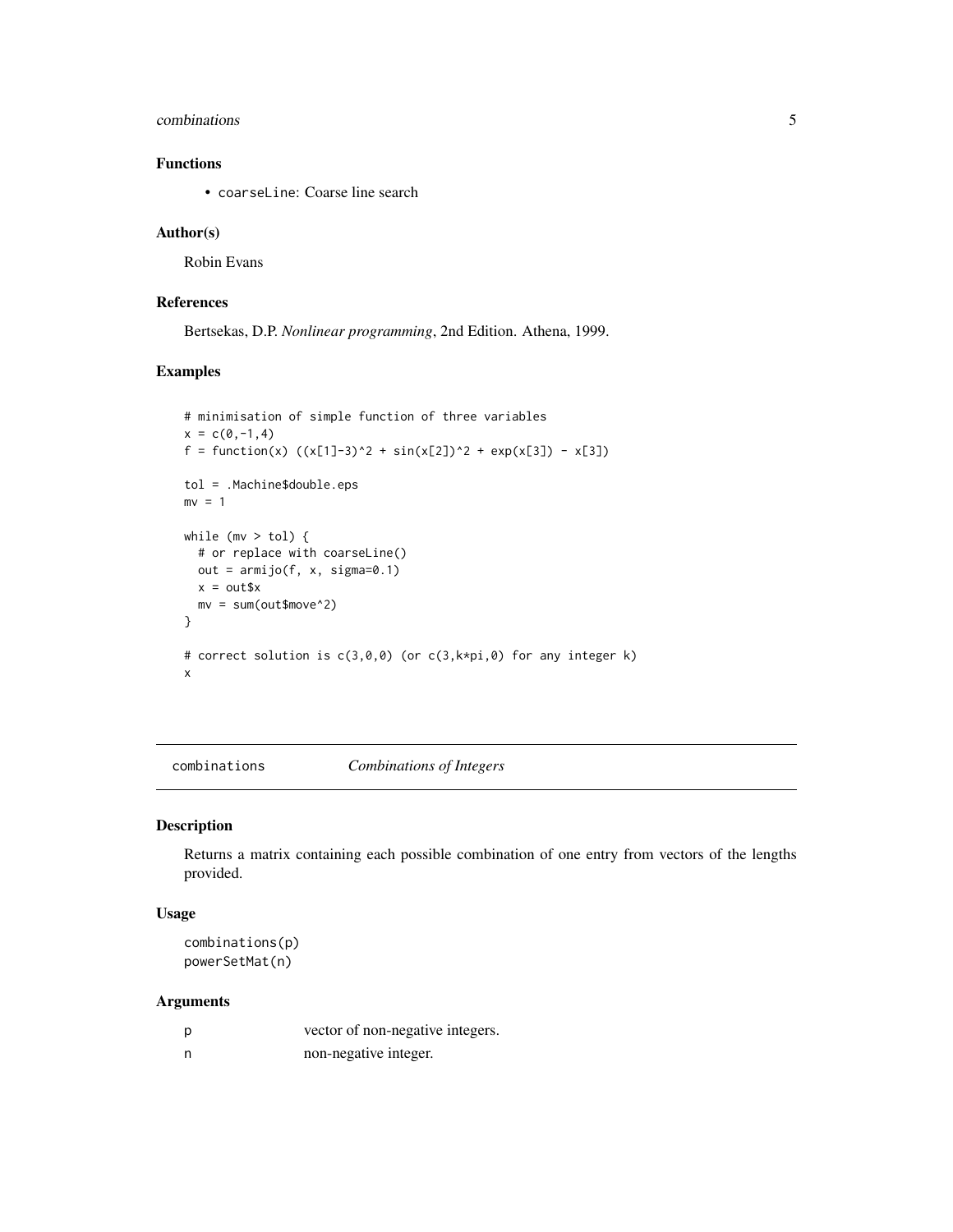### <span id="page-5-0"></span>Details

Returns a matrix, each row being one possible combination of integers from the vectors  $(0, 1, \ldots, p_i-$ 1), for  $i$  between 1 and length(p).

Based on bincombinations from package e1071, which provides the binary case.

powerSetMat is just a wrapper for combinations(rep(2, n)).

### Value

A matrix with number of columns equal to the length of p, and number of rows equal to  $p_1 \times \cdots \times p_k$ , each row corresponding to a different combination. Ordering is reverse-lexographic.

#### Author(s)

Robin Evans

### Examples

```
combinations(c(2,3,3))
```
powerSetMat(3)

conditionMatrix *Find conditional probability table*

#### <span id="page-5-1"></span>Description

Given a numeric array or matrix (of probabilities), calculates margins of some dimensions conditional on particular values of others.

#### Usage

```
conditionMatrix(
  x,
  variables,
 condition = NULL,
  condition.value = NULL,
  dim = NULL,incols = FALSE,
  undef = NaN)
conditionTable(
  x,
  variables,
  condition = NULL,
```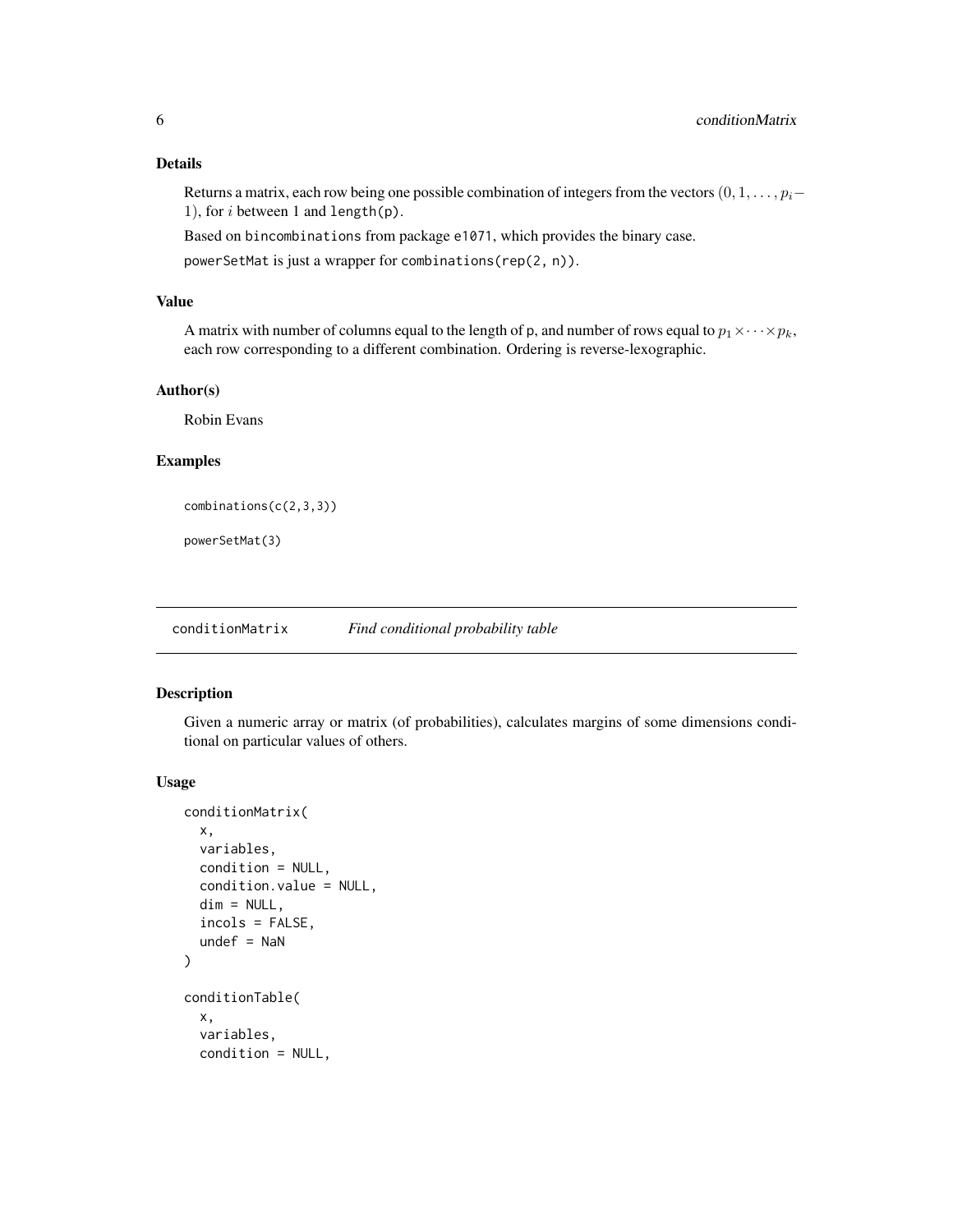### conditionMatrix 7

```
condition.value = NULL,
  under = NaN,
  order = TRUE\lambda
```

```
conditionTable2(x, variables, condition, undef = NaN)
```
#### **Arguments**

| $\mathsf{x}$    | A numeric array.                                                                                                                                                    |
|-----------------|---------------------------------------------------------------------------------------------------------------------------------------------------------------------|
| variables       | An integer vector containing the margins of interest from x.                                                                                                        |
| condition       | An integer vector containing the dimensions of x to condition on.                                                                                                   |
| condition.value |                                                                                                                                                                     |
|                 | An integer vector or list of the same length as condition, containing the values<br>to condition with. If NULL, then the full conditional distribution is returned. |
| dim             | Integer vector containing dimensions of variables. Assumed all binary if not<br>specified.                                                                          |
| incols          | Logical specifying whether not the distributions are stored as the columns in the<br>matrix; assumed to be rows by default.                                         |
| undef           | if conditional probability is undefined, what should the value be given as                                                                                          |
| order           | logical - if TRUE conditioned variables come last, if FALSE variables are in orig-<br>inal order.                                                                   |

### Details

conditionTable calculates the marginal distribution over the dimensions in variables for each specified value of the dimensions in condition. Single or multiple values of each dimension in condition may be specified in condition.value; in the case of multiple values, condition.value must be a list.

The sum over the dimensions in variables is normalized to 1 for each value of condition.

conditionTable2 is just a wrapper which returns the conditional distribution as an array of the same dimensions and ordering as the original x. Values are repeated as necessary.

conditionMatrix takes a matrix whose rows (or columns if incols = TRUE) each represent a separate multivariate probability distribution and finds the relevant conditional distribution in each case. These are then returned in the same format. The order of the variables under conditionMatrix is always as in the original distribution, unlike for conditionTable above.

The probabilities are assumed in reverse lexicographic order, as in a flattened R array: i.e. the first value changes fastest:  $(1,1,1)$ ,  $(2,1,1)$ ,  $(1,2,1)$ , ...,  $(2,2,2)$ .

condition.table and condition.table2 are identical to conditionTable and conditionTable2.

#### Value

conditionTable returns an array whose first length(variables) corresponds to the dimensions in variables, and the remainder (if any) to dimensions in condition with a corresponding entry in condition. value of length  $> 1$ .

conditionTable2 always returns an array of the same dimensions as x, with the variables in the same order.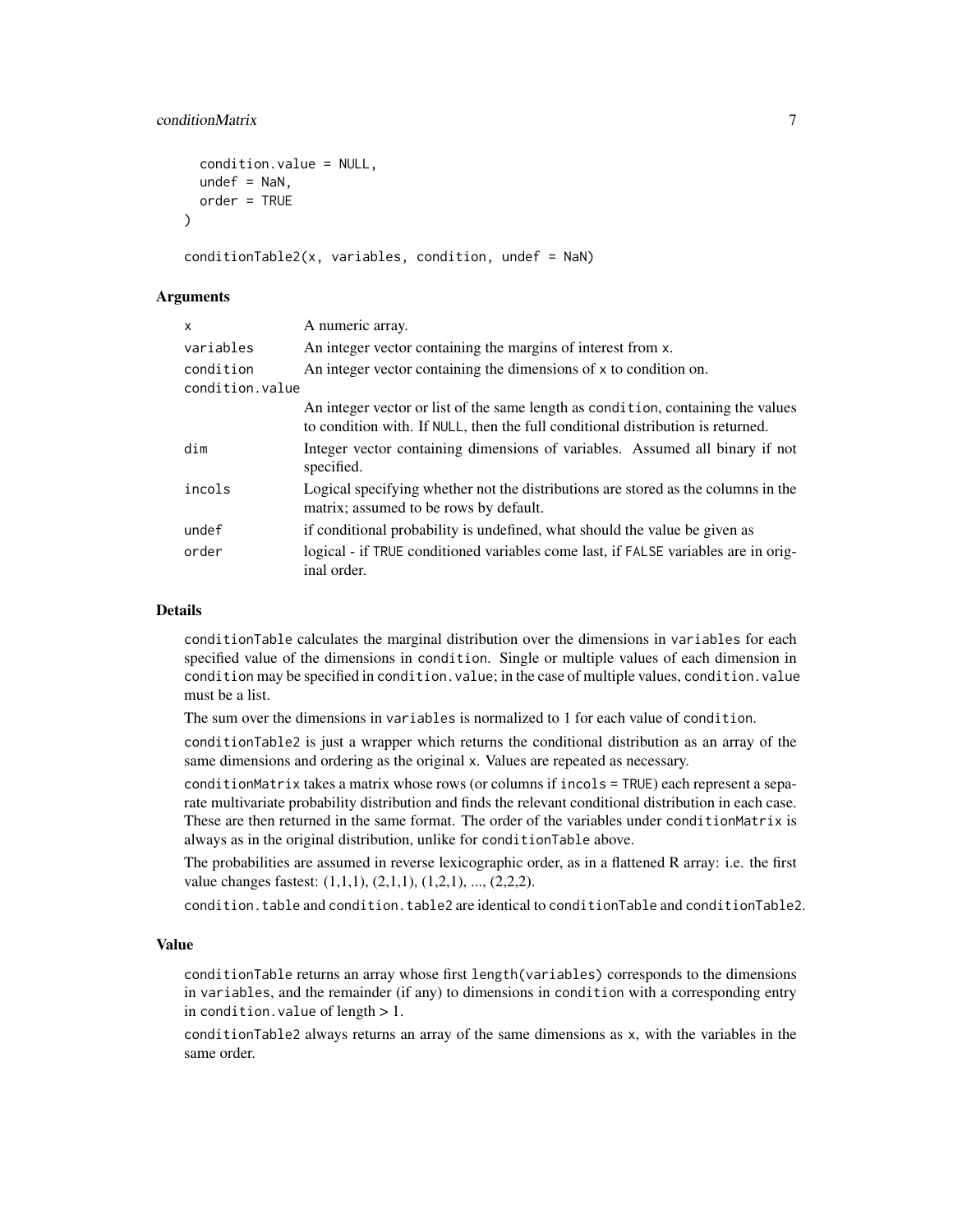#### <span id="page-7-0"></span>Functions

- conditionMatrix: Conditioning in matrix of distributions
- conditionTable2: Conditioning whilst preserving all dimensions

#### Author(s)

Mathias Drton, Robin Evans

#### See Also

[marginTable](#page-22-1), [margin.table](#page-0-0), [interventionTable](#page-17-1)

#### Examples

```
x = array(1:16, rep(2,4))x = x/\text{sum}(x) # probability distribution on 4 binary variables x1, x2, x3, x4.
# distribution of x2, x3 given x1 = 1 and x4=2.
conditionTable(x, c(2,3), c(1,4), c(1,2))
# x2, x3 given x1 = 1,2 and x4 = 2.
conditionTable(x, c(2,3), c(1,4), list(1:2,2))
# complete conditional of x2, x3 given x1, x4
conditionTable(x, c(2,3), c(1,4))# conditionTable2 leaves dimensions unchanged
tmp = conditionTable2(x, c(2,3), c(1,4))aperm(tmp, c(2,3,1,4))
####
set.seed(2314)
# set of 10 2x2x2 probability distributions
x = \text{rdirichlet}(10, \text{rep}(1, 8))conditionMatrix(x, 3, 1)
conditionMatrix(x, 3, 1, 2)
```
cubeHelix *Cube Helix colour palette*

#### Description

Cube Helix is a colour scheme designed to be appropriate for screen display of intensity images. The scheme is intended to be monotonically increasing in brightness when displayed in greyscale. This might also provide improved visualisation for colour blindness sufferers.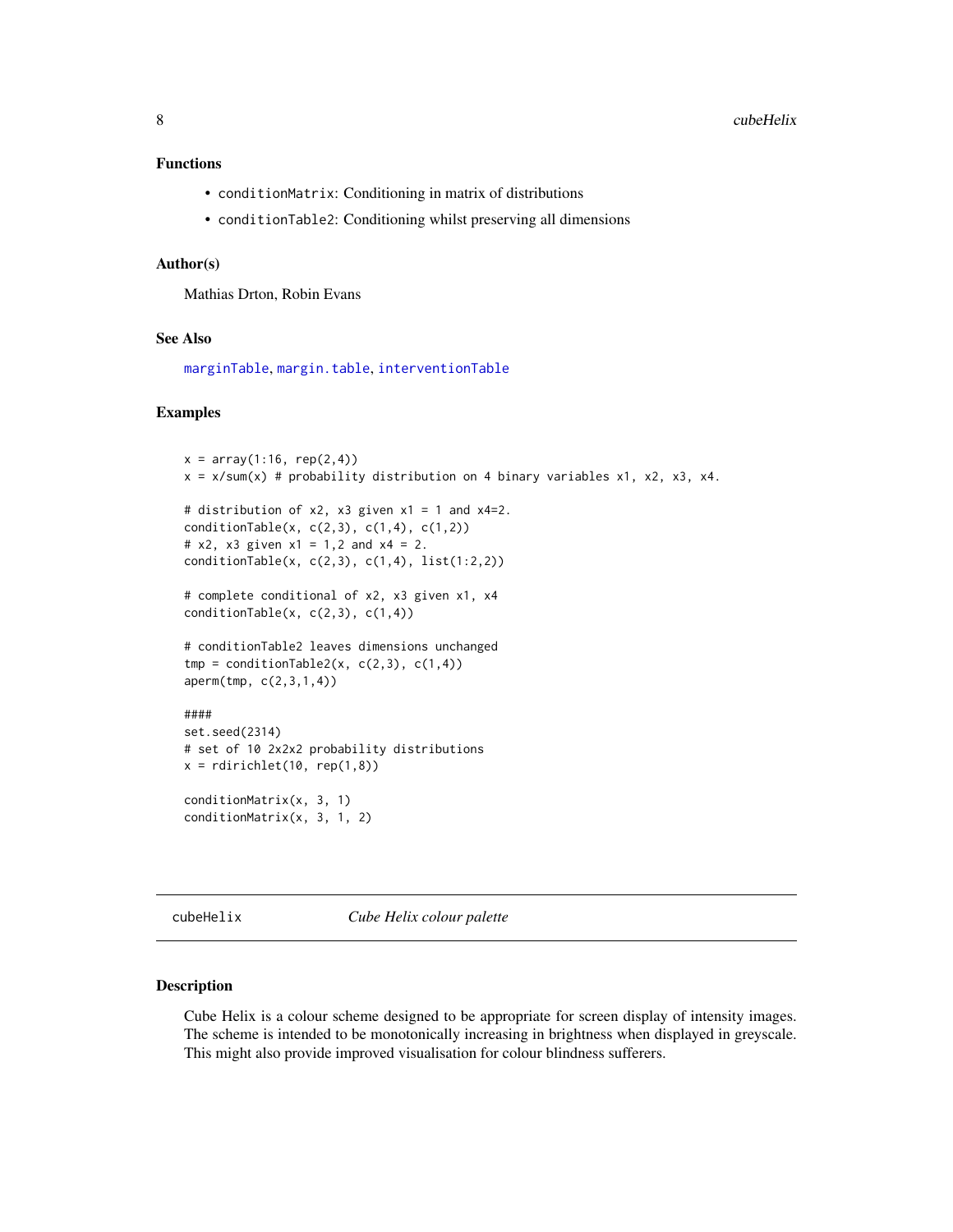#### <span id="page-8-0"></span>cubeHelix 9

#### Usage

cubeHelix(n, start =  $0.5$ ,  $r = -1.5$ , hue = 1, gamma = 1)

#### Arguments

| n     | integer giving the number of colours in the scale                                           |
|-------|---------------------------------------------------------------------------------------------|
| start | numeric: start gives the initial angle (in radians) of the helix                            |
|       | numeric: number of rotations of the helix over the scale; can be negative                   |
| hue   | numeric controling the saturation of colour: 0 gives pure greyscale, defaults to            |
| gamma | numeric which can be used to emphasise lower or higher intensity values, de-<br>faults to 1 |

### Details

The function evaluates a helix which moves through the RGB "cube", beginning at black (0,0,0) and finishing at white  $(1,1,1)$ . Evenly spaced points on this helix in the cube are returned as RGB colours. This provides a colour palette in which intensity increases monotonically, which makes for good transfer to greyscale displays or printouts. This also may have advantages for colour blindeness sufferers. See references for further details.

#### Value

Vector of RGB colours (strings) of length n.

### Author(s)

Dave Green Robin Evans

### References

Green, D. A., 2011, A colour scheme for the display of astronomical intensity images. *Bulletin of the Astronomical Society of India*, 39, 289. [https://ui.adsabs.harvard.edu/abs/2011BASI.](https://ui.adsabs.harvard.edu/abs/2011BASI...39..289G/abstract) [..39..289G/abstract](https://ui.adsabs.harvard.edu/abs/2011BASI...39..289G/abstract)

See Dave Green's page at <https://www.mrao.cam.ac.uk/~dag/CUBEHELIX/> for other details.

#### See Also

[rainbow](#page-0-0) (for other colour palettes).

### Examples

```
cubeHelix(21)
```
## Not run:  $\text{cols} = \text{cubeHelix}(101)$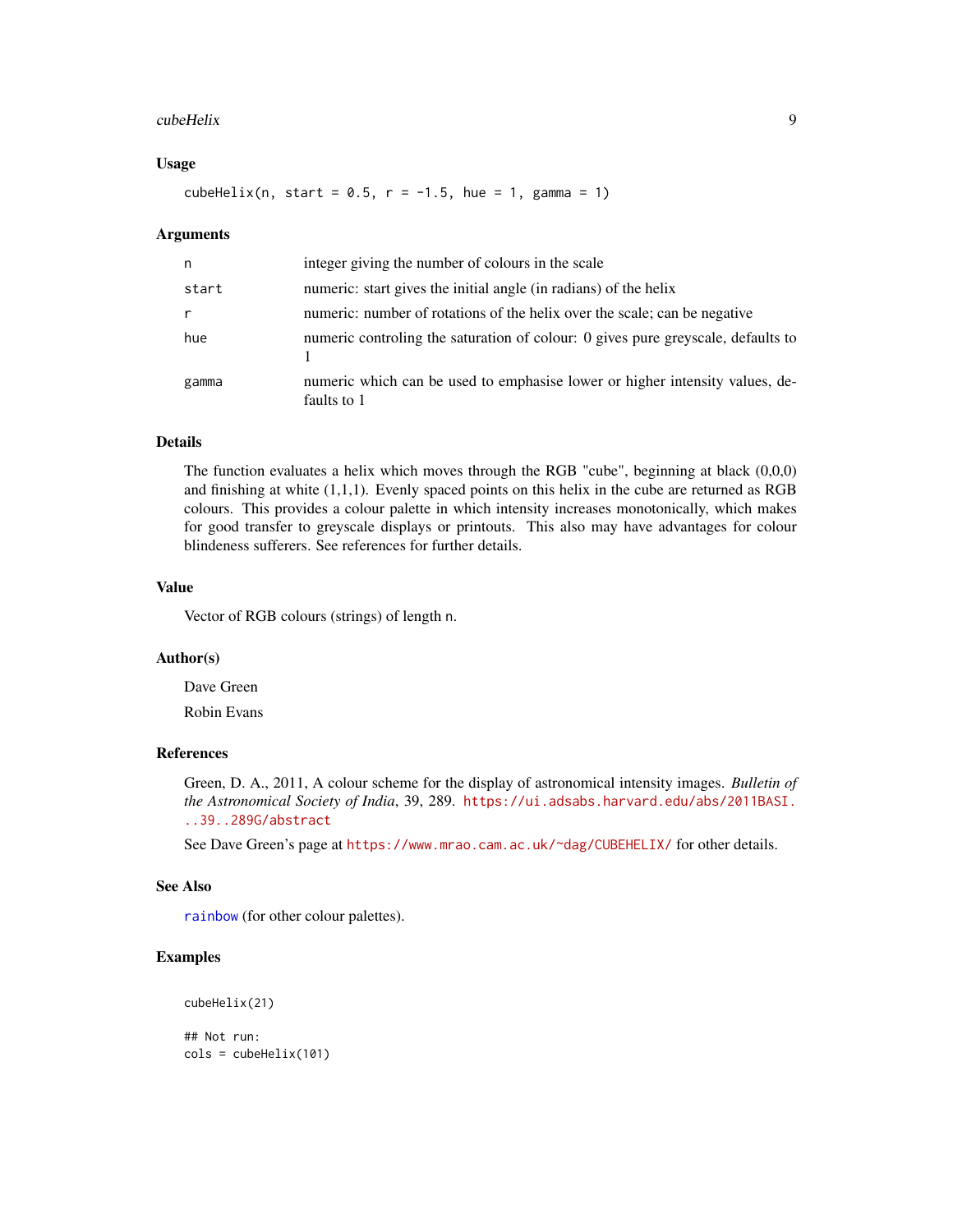```
plot.new()
plot.window(xlim=c(0,1), ylim=c(0,1))
axis(side=1)
for (i in 1:101) {
  rect((i-1)/101,0,(i+0.1)/101,1, col=cols[i], lwd=0)
}
## End(Not run)
## Not run:
require(grDevices)
# comparison with other palettes
n = 101
\text{cols} = \text{cubeHelix}(n)heat = heat.colors(n)
rain = rainbow(n)
terr = terrain.colors(n)
plot.new()
plot.window(xlim=c(-0.5,1), ylim=c(0,4))
axis(side=1, at=c(0,1))axis(side=2, at=1:4-0.5, labels=1:4, pos=0)
for (i in 1:n) {
  rect((i-1)/n,3,(i+0.1)/n,3.9, col=cols[i], lwd=0)
  rect((i-1)/n,2,(i+0.1)/n,2.9, col=heat[i], lwd=0)
  rect((i-1)/n,1,(i+0.1)/n,1.9, col=rain[i], lwd=0)
  rect((i-1)/n,0,(i+0.1)/n,0.9, col=terr[i], lwd=0)
}
legend(-0.6,4,legend=c("4. cube helix", "3. heat", "2. rainbow", "1. terrain"), box.lwd=0)
## End(Not run)
```
<span id="page-9-1"></span>designMatrix *Orthogonal Design Matrix*

#### Description

Produces a matrix whose rows correspond to an orthogonal binary design matrix.

#### Usage

```
designMatrix(n)
```
#### Arguments

n integer containing the number of elements in the set.

<span id="page-9-0"></span>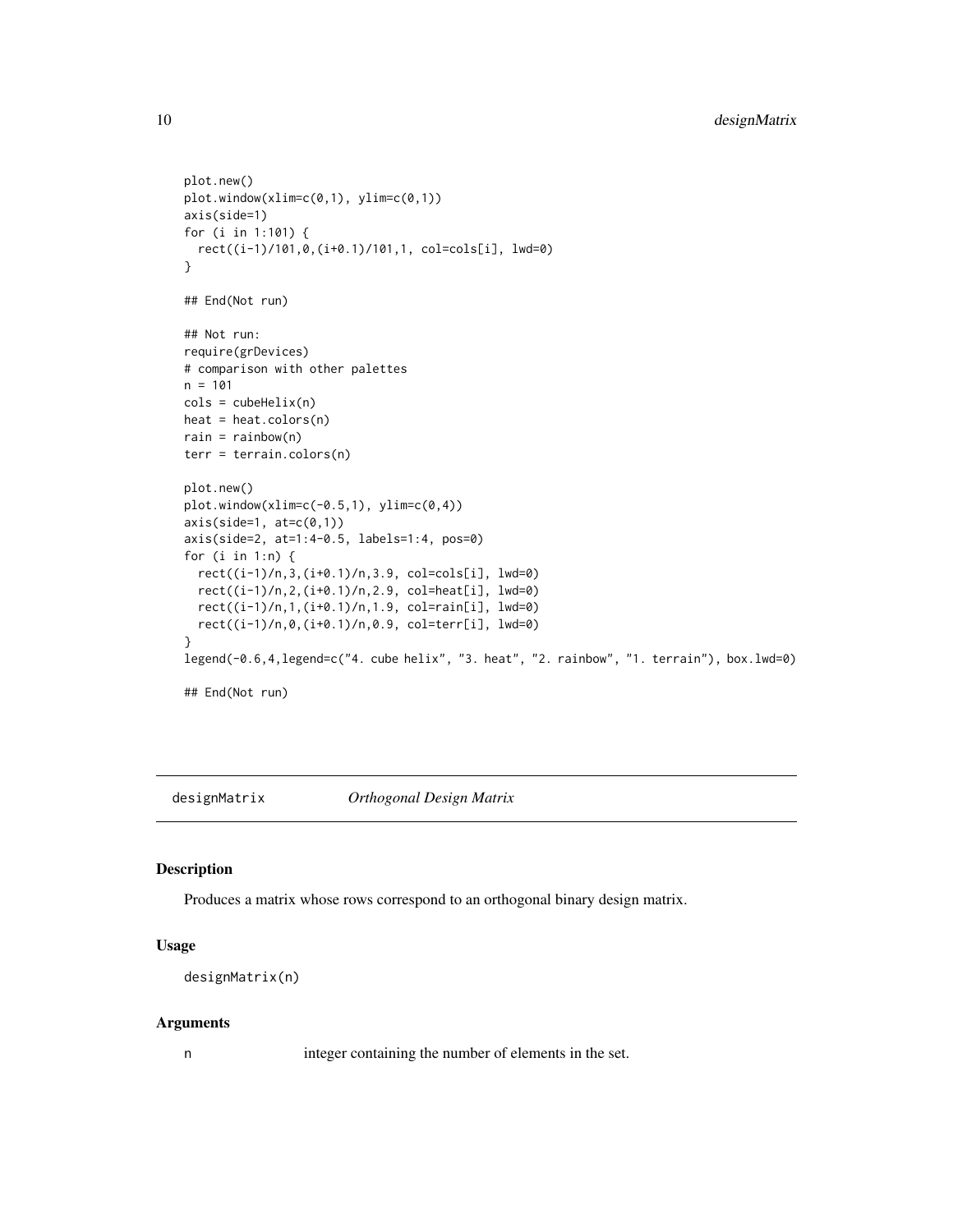#### <span id="page-10-0"></span>Dirichlet 11

### Value

An integer matrix of dimension  $2^{\lambda}$ n by  $2^{\lambda}$ n containing 1 and -1.

### Note

The output matrix has orthogonal columns and is symmetric, so (up to a constant) is its own inverse. Operations with this matrix can be performed more efficiently using the fast Hadamard transform.

### Author(s)

Robin Evans

### See Also

[combinations](#page-4-1), [subsetMatrix](#page-32-1).

#### Examples

designMatrix(3)

#### Dirichlet *The Dirichlet Distribution*

### Description

Density function and random generation for Dirichlet distribution with parameter vector alpha.

#### Usage

```
ddirichlet(x, alpha, log = FALSE, tol = 1e-10)
rdirichlet(n, alpha)
```
### Arguments

| X     | vector (or matrix) of points in sample space.               |
|-------|-------------------------------------------------------------|
| alpha | vector of Dirichlet hyper parameters.                       |
| log   | logical; if TRUE, natural logarithm of density is returned. |
| tol   | tolerance of vectors not summing to 1 and negative values.  |
| n     | number of random variables to be generated.                 |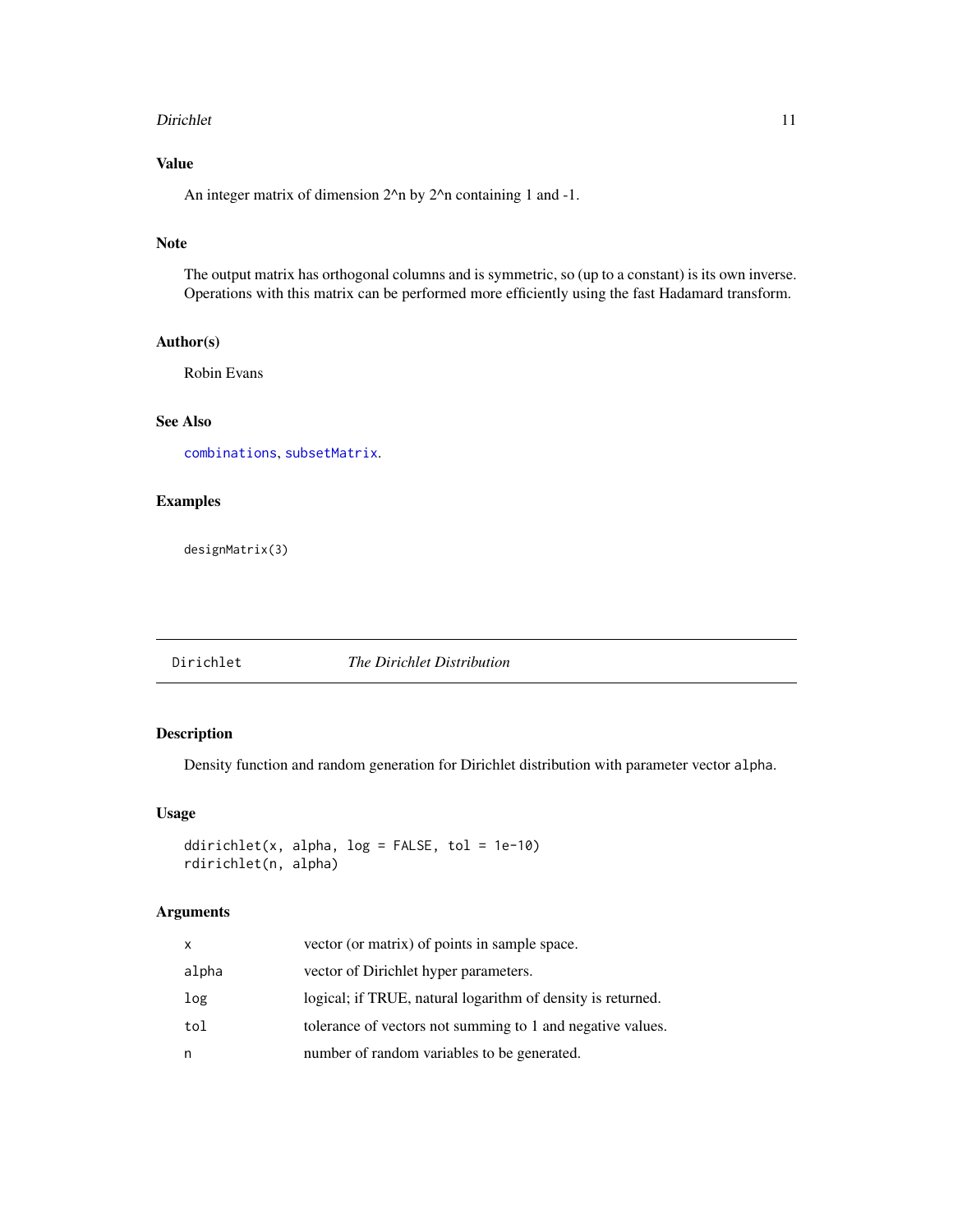#### <span id="page-11-0"></span>Details

If  $x$  is a matrix, each row is taken to be a different point whose density is to be evaluated. If the number of columns in (or length of, in the alpha, the vector sum to 1.

The *k*-dimensional Dirichlet distribution has density

$$
\frac{\Gamma\left(\sum_{i} \alpha_{i}\right)}{\prod_{i} \Gamma(\alpha_{i})} \prod_{i=1}^{k} x_{i}^{\alpha_{i}-1}
$$

assuming that  $x_i > 0$  and  $\sum_i x_i = 1$ , and zero otherwise.

If the sum of row entries in x differs from 1 by more than tol, is assumed to be

### Value

rdirichlet returns a matrix, each row of which is an independent draw alpha.

ddirichlet returns a vector, each entry being the density of the corresponding row of  $x$ . If  $x$  is a vector, then the output will have length 1.

### Author(s)

Robin Evans

### References

[https://en.wikipedia.org/wiki/Dirichlet\\_distribution](https://en.wikipedia.org/wiki/Dirichlet_distribution)

### Examples

```
x = \text{rdirichlet}(10, c(1, 2, 3))x
# Find densities at random points.
ddirichlet(x, c(1,2,3))
# Last column to be inferred.
ddirichlet(x[,c(1,2)], c(1,2,3))
ddirichlet(x, matrix(c(1,2,3), 10, 3, byrow=TRUE))
```
expit *Expit and Logit.*

#### Description

Functions to take the expit and logit of numerical vectors.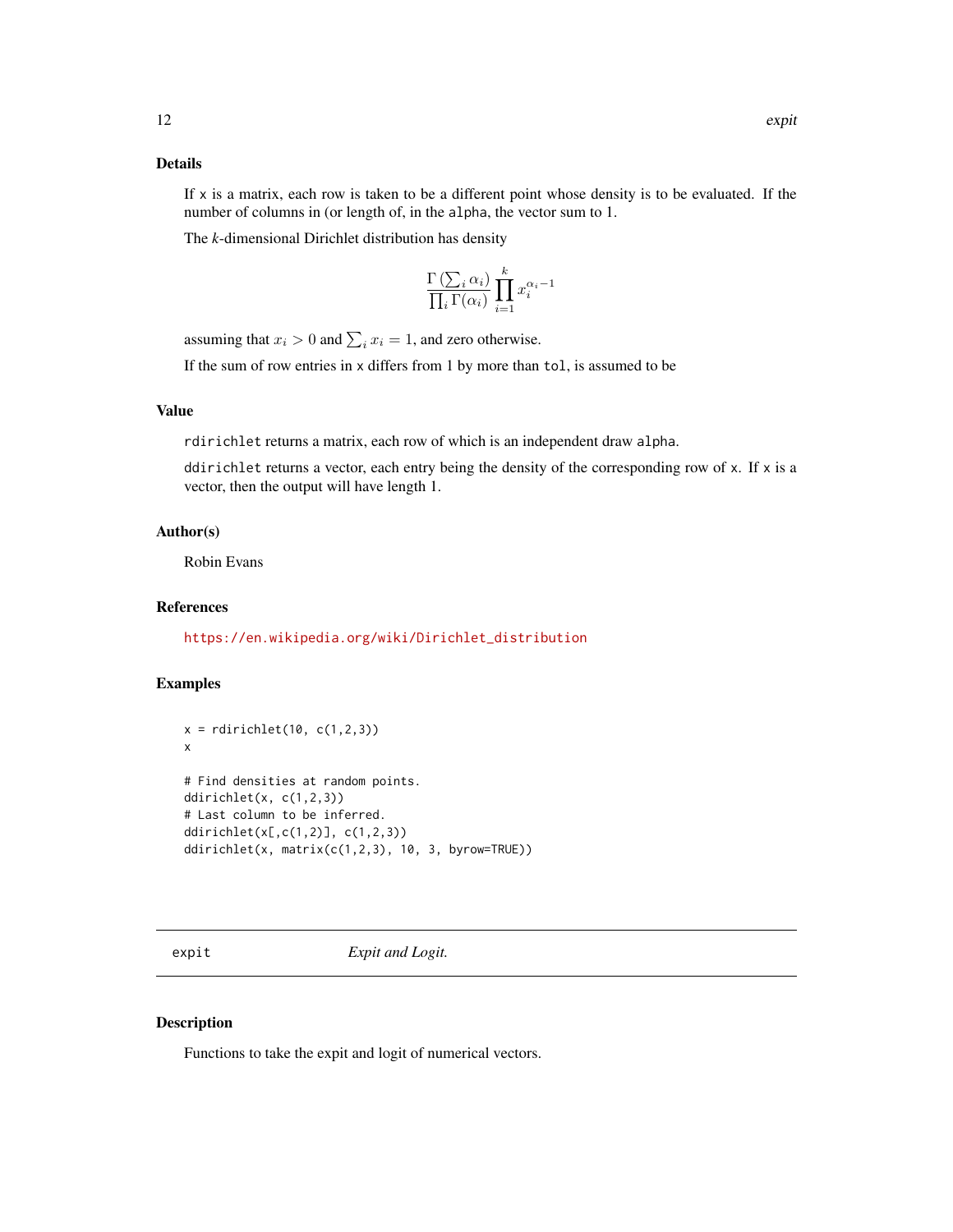expit the state of the state of the state of the state of the state of the state of the state of the state of the state of the state of the state of the state of the state of the state of the state of the state of the stat

### Usage

expit(x)

logit(x)

### Arguments

x vector of real numbers; for logit to return a sensible value these should be between 0 and 1.

#### Details

logit implements the usual logit function, which is

$$
logit(x) = \log \frac{x}{1-x},
$$

and expit its inverse:

$$
expit(x) = \frac{e^x}{1 + e^x}.
$$

It is assumed that  $logit(\theta) = -Inf$  and  $logit(1) = Inf$ , and correspondingly for expit.

#### Value

A real vector corresponding to the expits or logits of x

### Functions

• logit: logit function

### Warning

Choosing very large (positive or negative) values to apply to expit may result in inaccurate inversion (see example below).

#### Author(s)

Robin Evans

### Examples

```
x = c(5, -2, 0.1)y = expit(x)logit(y)
# Beware large values!
```
logit(expit(100))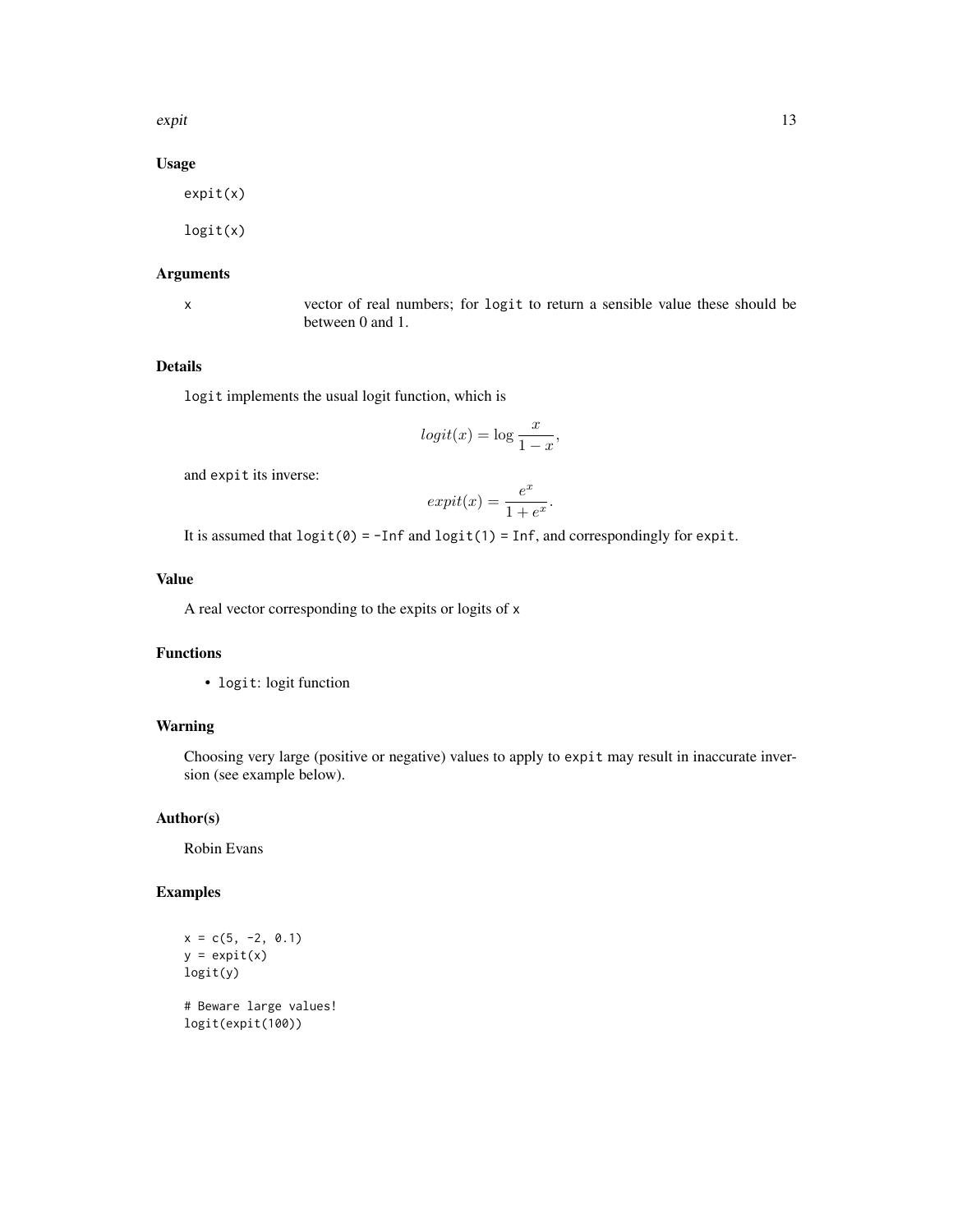<span id="page-13-0"></span>

### Description

Passes vector through Hadamard orthogonal design matrix. Also known as the Fast Walsh-Hadamard transform.

#### Usage

fastHadamard(x, pad = FALSE)

### Arguments

| vector of values to be transformed                                                        |
|-------------------------------------------------------------------------------------------|
| optional logical asking whether vector not of length $2k$ should be padded with<br>zeroes |
|                                                                                           |

### Details

This is equivalent to multiplying by designMatrix(log2(length(x))) but should run much faster

#### Value

A vector of the same length as x

### Author(s)

Robin Evans

### See Also

[designMatrix](#page-9-1), [subsetMatrix](#page-32-1).

```
fastHadamard(1:8)
fastHadamard(1:5, pad=TRUE)
```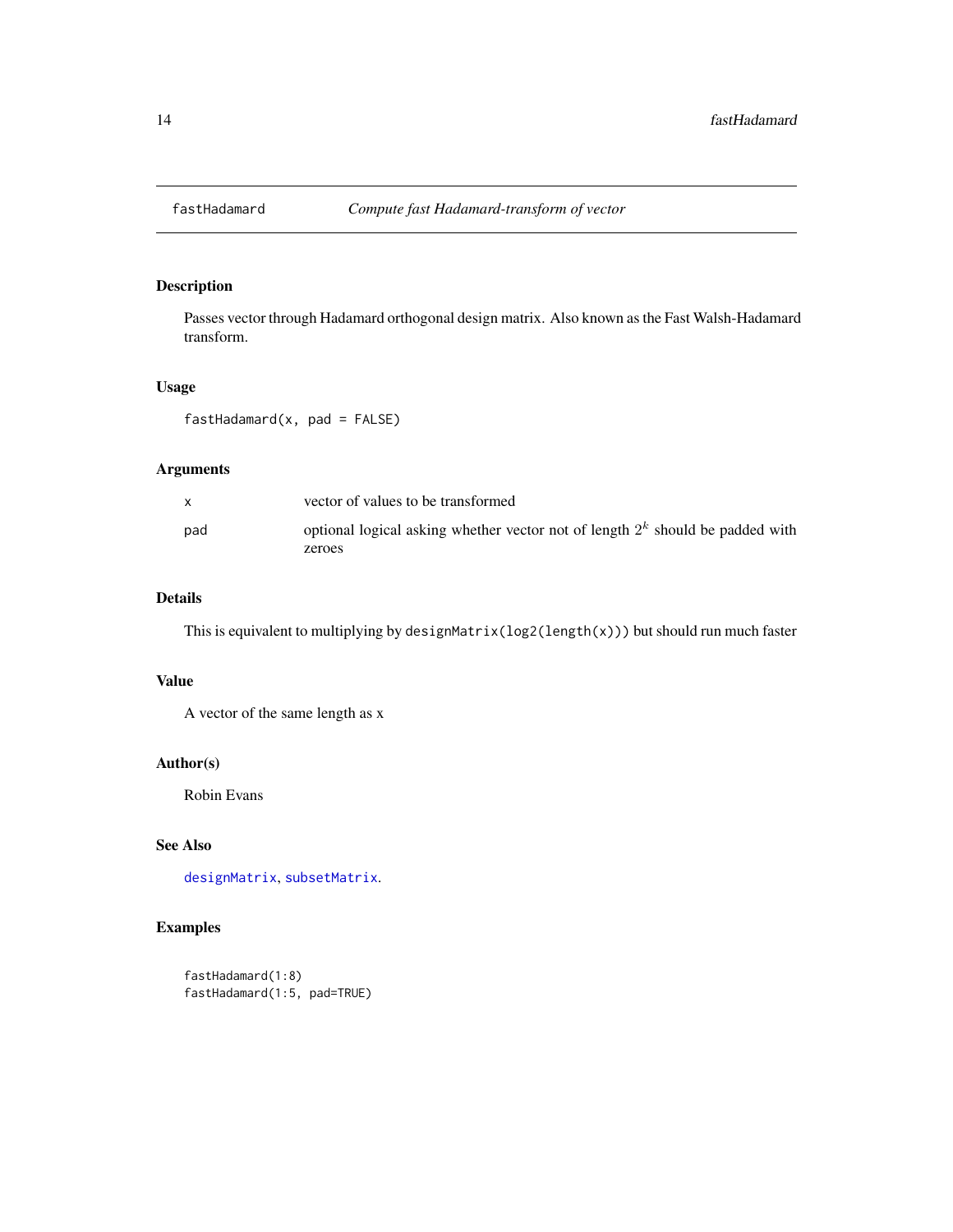<span id="page-14-0"></span>

### Description

Faster highly stripped down version of sapply()

#### Usage

fsapply(x, FUN)

### Arguments

|            | a vector (atomic or list) or an expression object.                                   |
|------------|--------------------------------------------------------------------------------------|
| <b>FUN</b> | the function to be applied to each element of x. In the case of functions like $+$ , |
|            | the function name must be backquoted or quoted.                                      |

#### Details

This is just a wrapper for unlist(lapply(x, FUN)), which will behave as sapply if FUN returns an atomic vector of length 1 each time.

Speed up over sapply is not dramatic, but can be useful in time critical code.

#### Value

A vector of results of applying FUN to x.

### Warning

Very loose version of sapply which should really only by used if you're confident about how FUN is applied to each entry in x.

#### Author(s)

Robin Evans

```
x = list(1:1000)
tmp = fsapply(x, sin)## Not run:
x = list()set.seed(142313)
for (i in 1:1000) x[[i]] = rnorm(100)
system.time(for (i in 1:100) sapply(x, function(x) last(x)))
```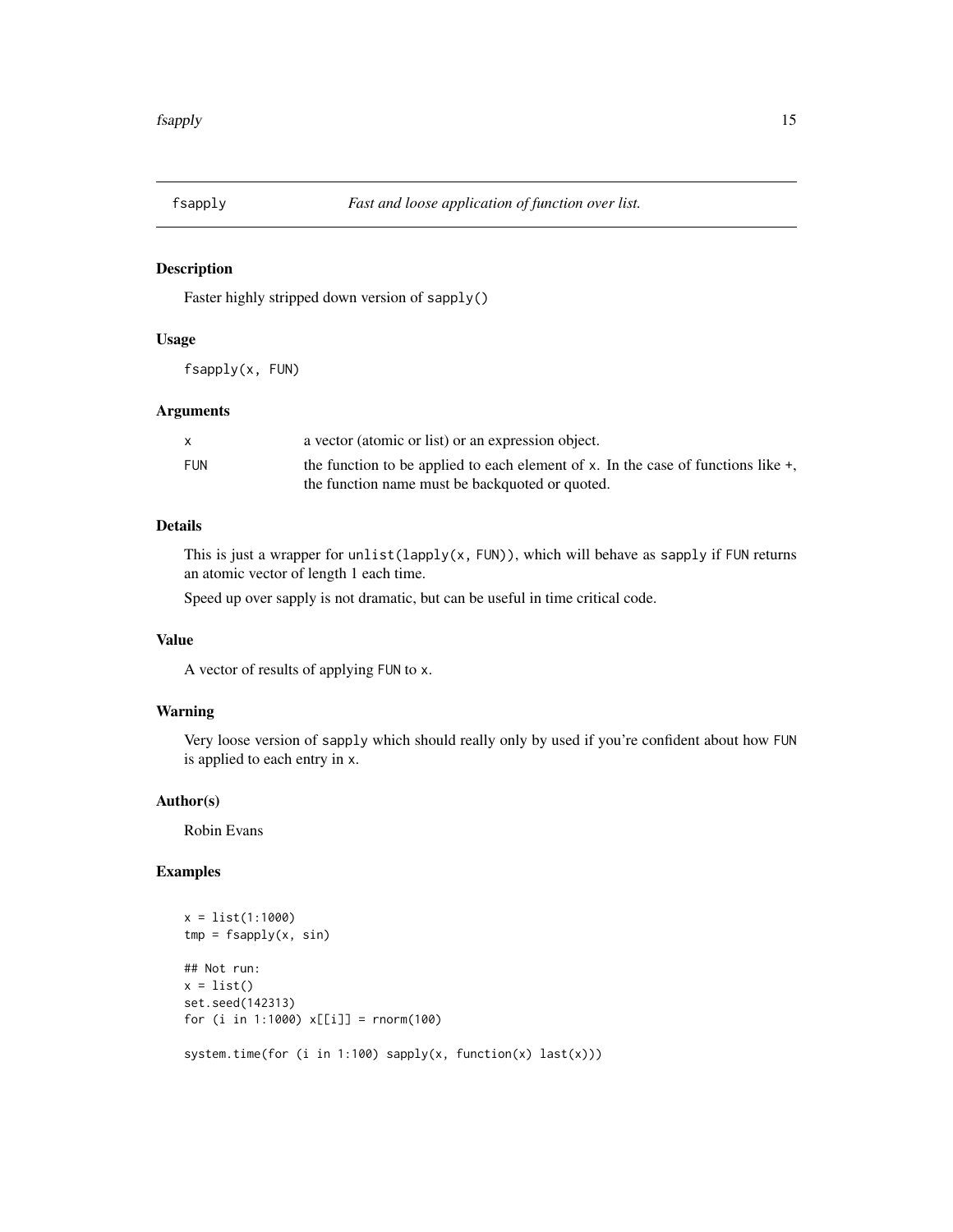```
system.time(for (i in 1:100) fsapply(x, function(x) last(x)))
## End(Not run)
```
greaterThan *Comparing numerical values*

#### Description

Just a wrapper for comparing numerical values, for use with quicksort.

### Usage

greaterThan(x, y)

#### Arguments

| x | A numeric vector. |
|---|-------------------|
|   | A numeric vector. |

### Details

Just returns  $-1$  if x is less than y, 1 if x is greater, and 0 if they are equal (according to  $==$ ). The vectors wrap as usual if they are of different lengths.

### Value

An integer vector.

#### Author(s)

Robin Evans

### See Also

`<` for traditional Boolean operator.

```
greaterThan(4,6)
```

```
# Use in sorting algorithm.
quickSort(c(5,2,9,7,6), f=greaterThan)
order(c(5,2,9,7,6))
```
<span id="page-15-0"></span>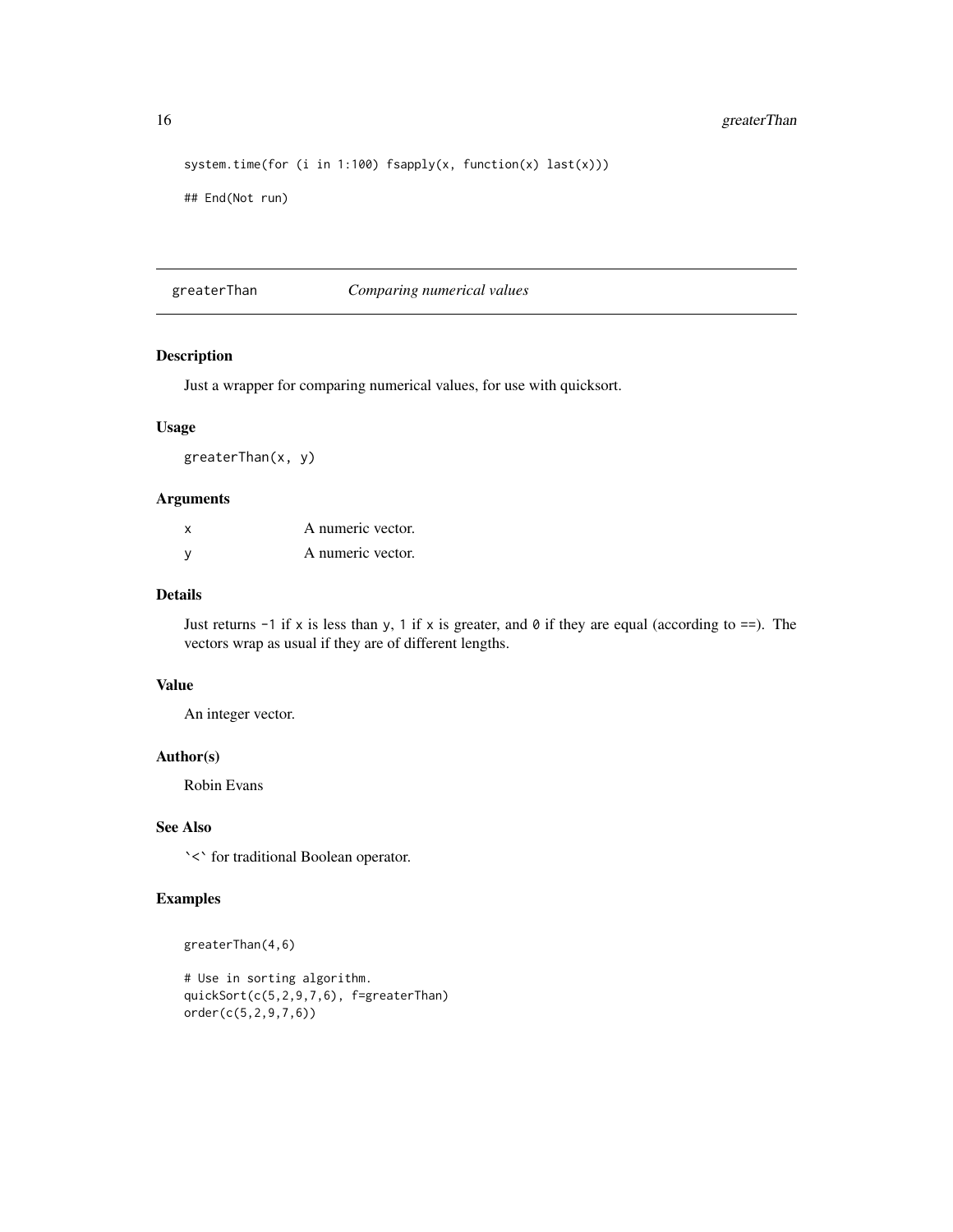<span id="page-16-1"></span><span id="page-16-0"></span>

### Description

Get inclusion maximal subsets from a list

### Usage

 $inclusionMax(x, right = FALSE)$ 

#### Arguments

|       | list containing the subsets                                             |
|-------|-------------------------------------------------------------------------|
| right | logical indicating whether right-most entry is always inclusion maximal |

#### Details

Returns the inclusion maximal elements of x. The indicator right may be set to TRUE in order to indicate that the right-most entry is always an inclusion maximal set over all earlier sets.

#### Examples

```
letlist <- list(LETTERS[1:2], LETTERS[2:4], LETTERS[1:3])
inclusionMax(letlist)
```
indexBox *Get indices of adjacent entries in array*

### Description

Determines the relative vector positions of entries which are adjacent in an array.

#### Usage

```
indexBox(upp, lwr, dim)
```
### Arguments

| upp | A vector of non-negative integers, giving the distance in the positive direction<br>from the centre in each co-ordinate. |
|-----|--------------------------------------------------------------------------------------------------------------------------|
| lwr | A vector of non-positive integers, giving the negative distance from the centre.                                         |
| dim | integer vector of array dimensions.                                                                                      |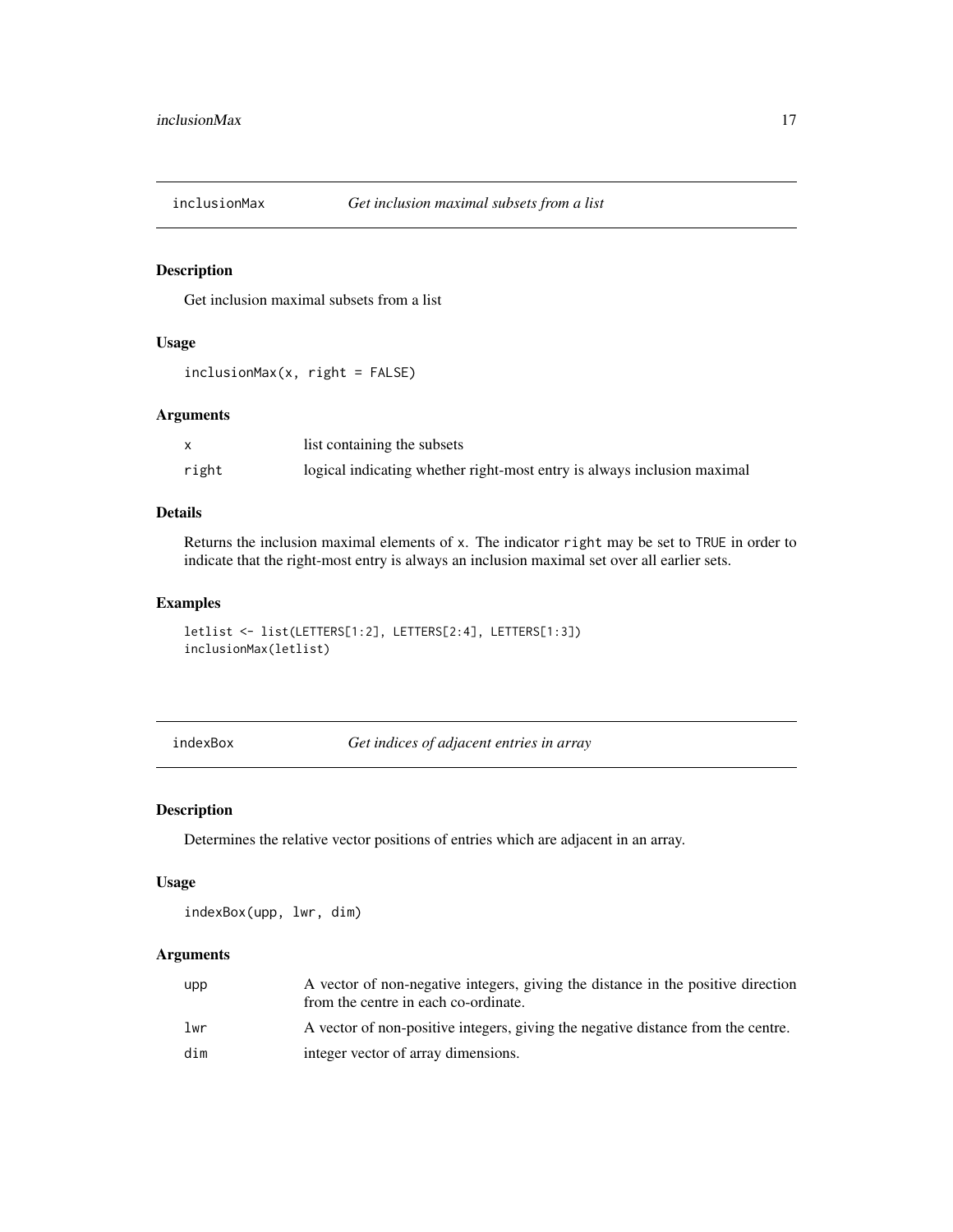#### <span id="page-17-0"></span>Details

Given a particular cell in an array, which are the entries within (for example) 1 unit in any direction? This function gives the (relative) value of such indices. See examples.

Indices may be repeated if the range exceeds the size of the array in any dimension.

#### Value

An integer vector giving relative positions of the indices.

#### Author(s)

Robin Evans

#### See Also

[arrayInd](#page-0-0).

### Examples

```
arr = array(1:144, dim=c(3,4,3,4))arr[2,2,2,3]
# which are entries within 1 unit each each direction of 2,2,2,3?
inds = 89 + indexBox(1, -1, c(3, 4, 3, 4))inds = inds[inds > 0 & inds \leq 144]
arrayInd(int, c(3,4,3,4))# what about just in second dimension?
inds = 89 + indexBox(c(0,1,0,0),c(0,-1,0,0),c(3,4,3,4))
inds = inds[inds > 0 & inds \le 144]
arrayInd(inds, c(3,4,3,4))
```
interventionMatrix *Calculate interventional distributions.*

#### <span id="page-17-1"></span>Description

Calculate interventional distributions from a probability table or matrix of multivariate probability distributions.

#### Usage

interventionMatrix(x, variables, condition, dim = NULL, incols = FALSE)

interventionTable(x, variables, condition)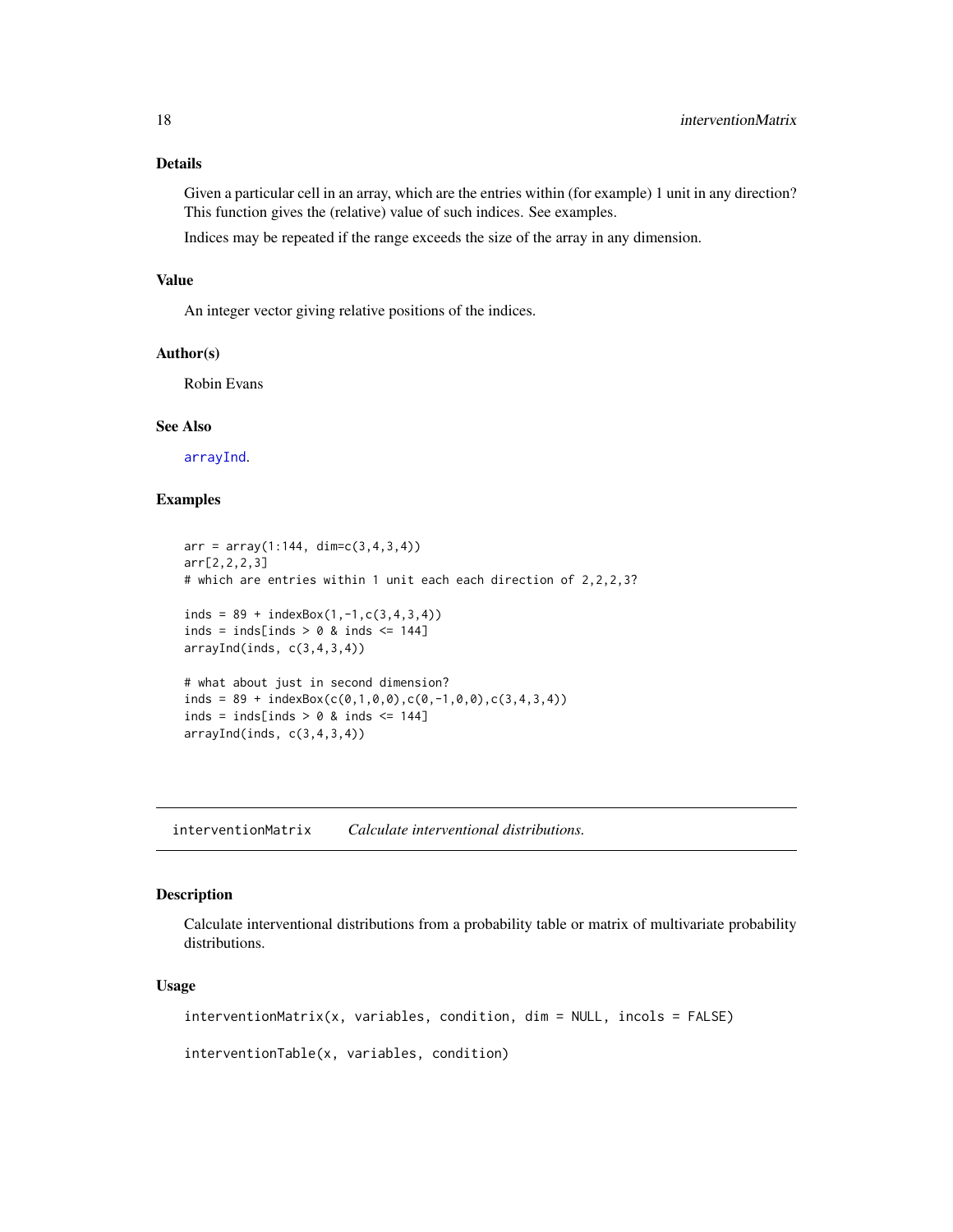### <span id="page-18-0"></span>interventionMatrix 19

#### Arguments

| $\mathsf{x}$ | An array of probabilities.                                                                                                  |
|--------------|-----------------------------------------------------------------------------------------------------------------------------|
| variables    | The margin for the intervention.                                                                                            |
| condition    | The dimensions to be conditioned upon.                                                                                      |
| dim          | Integer vector containing dimensions of variables. Assumed all binary if not<br>specified.                                  |
| incols       | Logical specifying whether not the distributions are stored as the columns in the<br>matrix; assumed to be rows by default. |

### Details

This just divides the joint distribution  $p(x)$  by  $p(v|c)$ , where v is variables and c is condition.

Under certain causal assumptions this is the interventional distribution  $p(x | do(v))$  (i.e. if the direct causes of  $v$  are precisely  $c$ .)

intervention.table() is identical to interventionTable().

### Value

A numerical array of the same dimension as  $x$ .

### Functions

• interventionMatrix: Interventions in matrix of distributions

#### Author(s)

Robin Evans

#### References

Pearl, J., *Causality*, 2nd Edition. Cambridge University Press, 2009.

### See Also

[conditionTable](#page-5-1), [marginTable](#page-22-1)

```
set.seed(413)
# matrix of distributions
p = rdirichlet(10, rep(1,16))
interventionMatrix(p, 3, 2)
# take one in an array
ap = array(p[1,], rep(2,4))interventionTable(ap, 3, 2)
```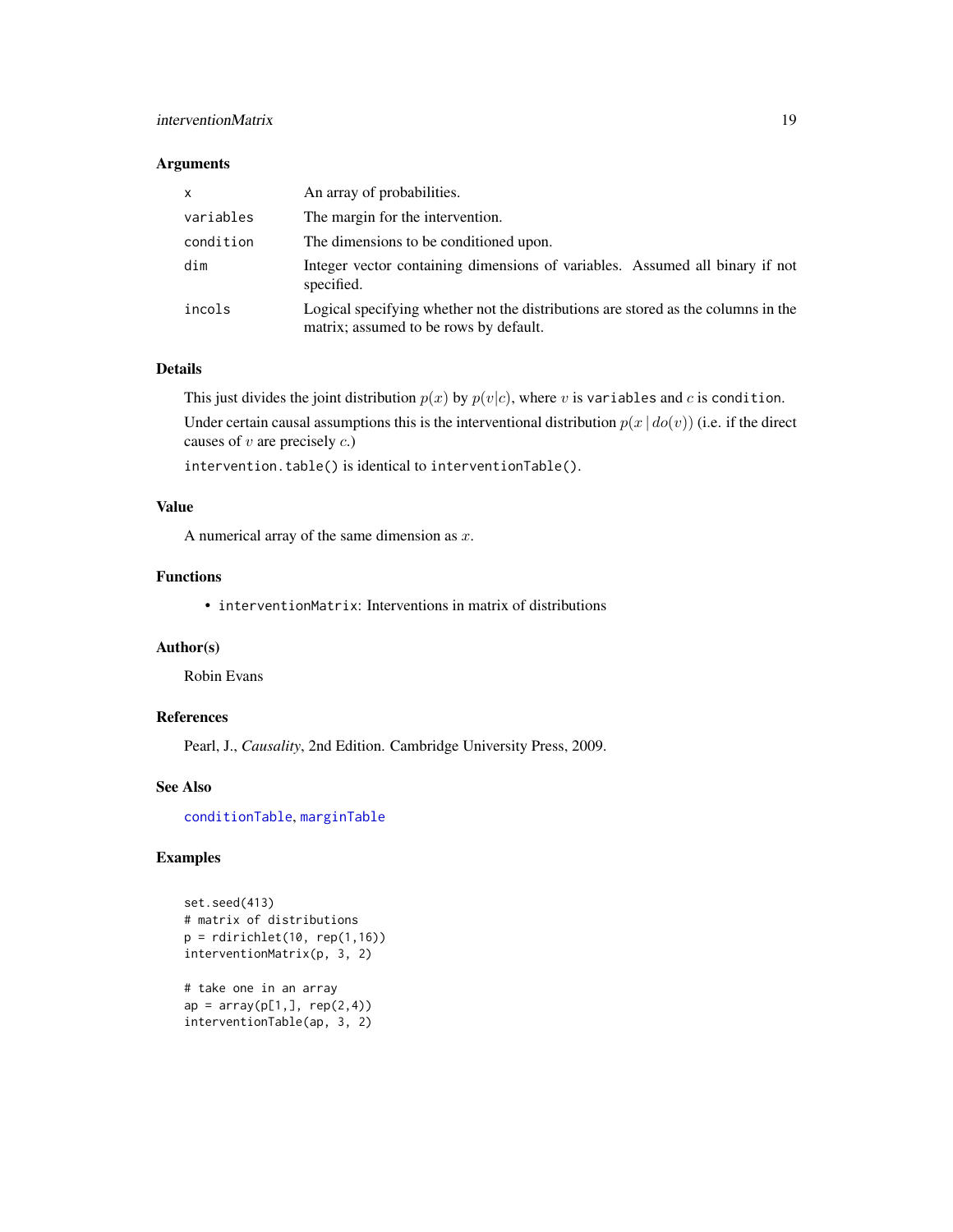<span id="page-19-1"></span><span id="page-19-0"></span>

### Description

Determines whether one vector contains all the elements of another.

### Usage

```
is.subset(x, y)
```
x %subof% y

### Arguments

| X | vector. |
|---|---------|
| y | vector. |

### Details

Determines whether or not every element of x is also found in y. Returns TRUE if so, and FALSE if not.

#### Value

A logical of length 1.

### Functions

• %subof%: operator version

#### Author(s)

Robin Evans

### See Also

[setmatch](#page-30-1).

```
is.subset(1:2, 1:3)
is.subset(1:2, 2:3)
1:2 %subof% 1:3
1:2 %subof% 2:3
```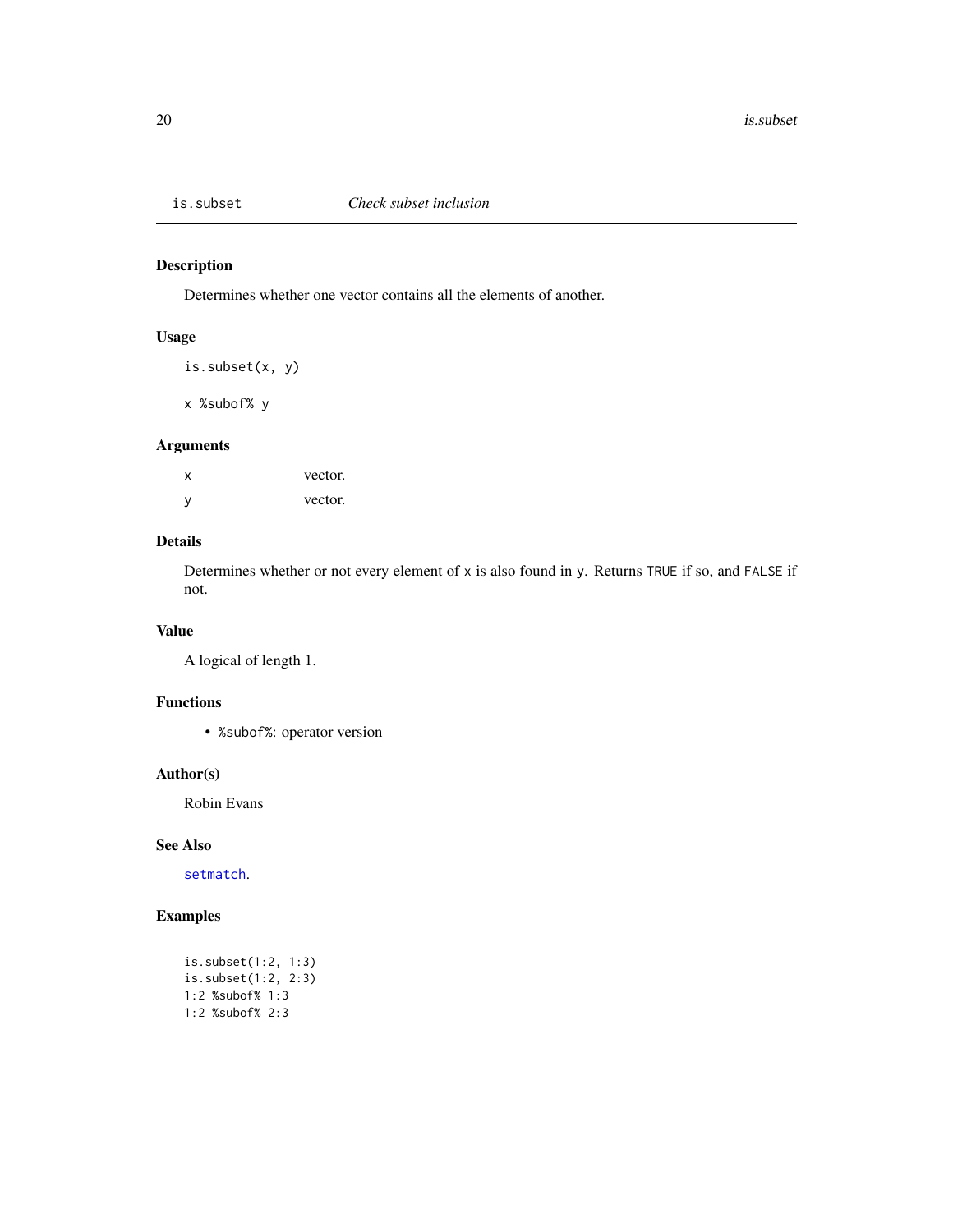<span id="page-20-0"></span>

### Description

Checks whether a numeric value is integral, up to machine or other specified prescision.

### Usage

is.wholenumber(x, tol = .Machine\$double.eps^0.5)

### Arguments

|     | numeric vector to be tested. |
|-----|------------------------------|
| tol | The desired precision.       |

### Value

A logical vector of the same length as x, containing the results of the test.

### Author(s)

Robin Evans

### Examples

 $x = c(0.5, 1, 2L, 1e-20)$ is.wholenumber(x)

kronPower *Kronecker power of a matrix or vector*

### Description

Kronecker power of a matrix or vector

### Usage

kronPower(x, n)

### Arguments

|   | matrix or vector                 |
|---|----------------------------------|
| n | integer containing power to take |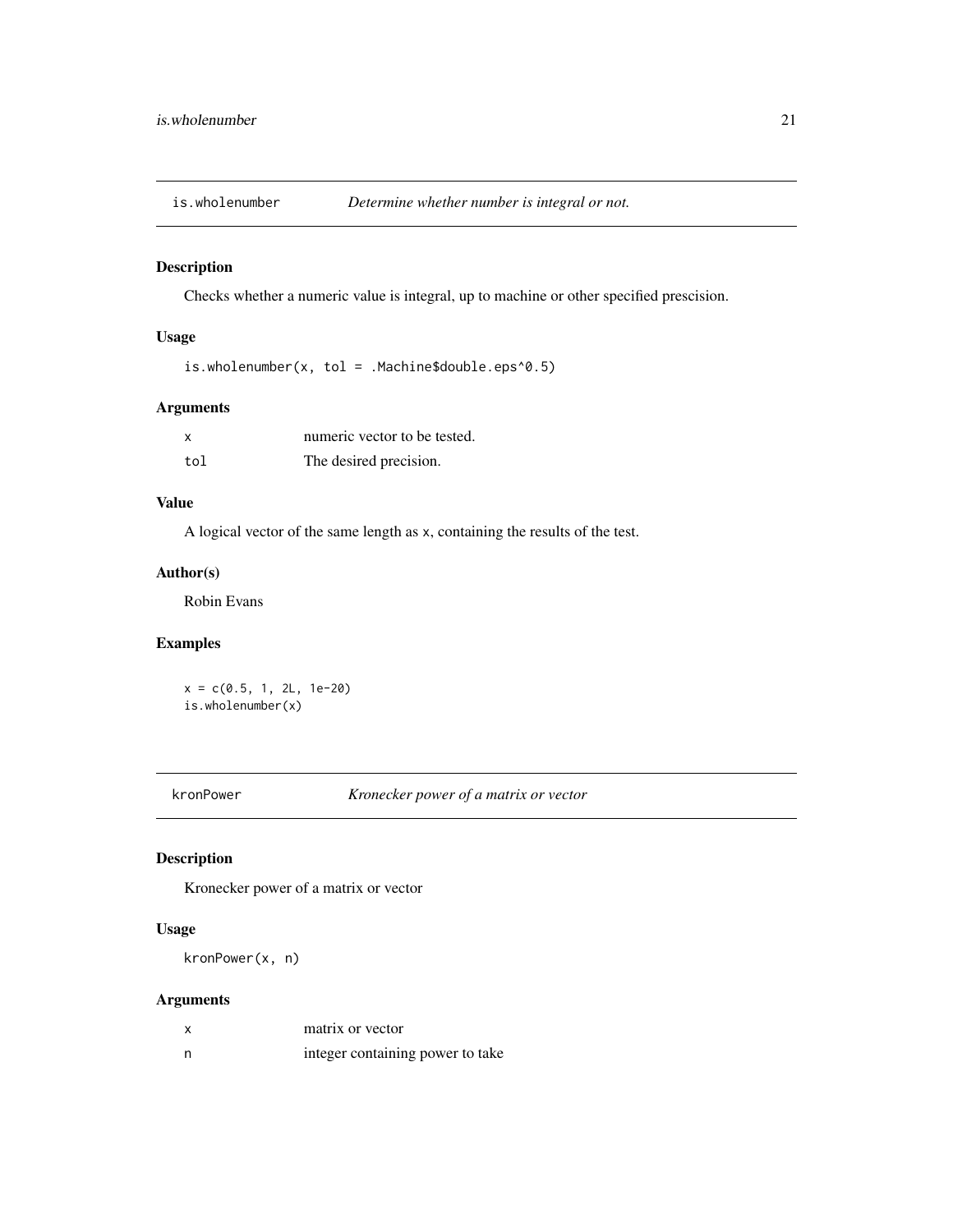### <span id="page-21-0"></span>Details

This computes x %x% ... %x% x for n instances of x.

### last *Last element of a vector or list*

### Description

Returns the last element of a list or vector.

### Usage

last(x)

### Arguments

x a list or vector.

### Details

Designed to be faster than using  $tail()$  or  $rev()$ , and cleaner than writing  $x[length(x)].$ 

### Value

An object of the same type as  $x$  of length 1 (or empty if  $x$  is empty).

### Author(s)

Robin Evans

### See Also

[tail](#page-0-0), [rev](#page-0-0).

### Examples

last(1:10)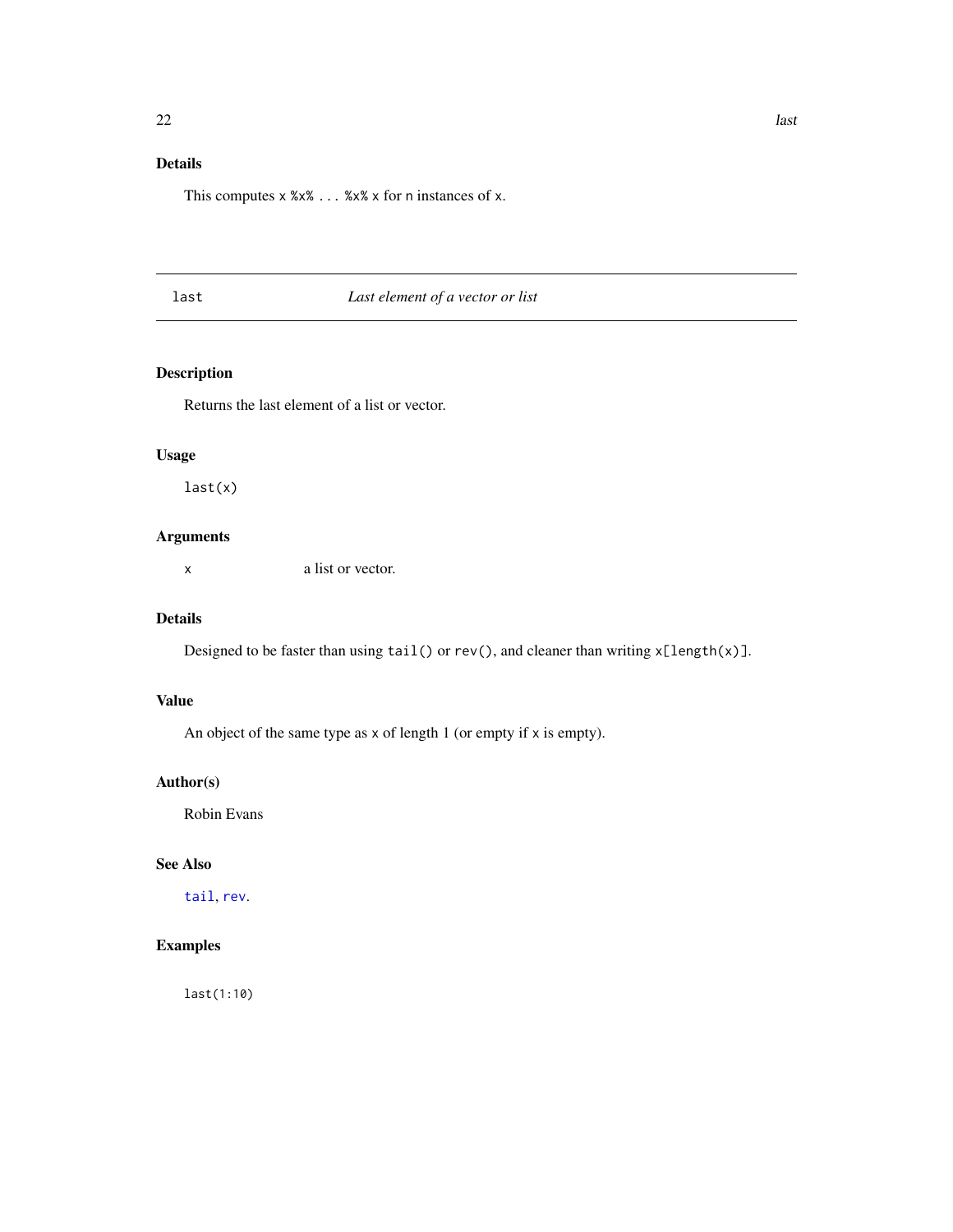<span id="page-22-1"></span><span id="page-22-0"></span>

#### Description

Computes the margin of a contingency table given as an array, by summing out over the dimensions not specified.

#### Usage

```
marginTable(x, margin = NULL, order = TRUE)marginMatrix(x, margin, dim = NULL, incols = FALSE, order = FALSE)
```
### Arguments

| $\times$ | a numeric array                                                                                                                     |
|----------|-------------------------------------------------------------------------------------------------------------------------------------|
| margin   | integer vector giving margin to be calculated (1 for rows, etc.)                                                                    |
| order    | logical - should indices of output be ordered as in the vector margin? Defaults<br>to TRUE for marginTable, FALSE for marginMatrix. |
| dim      | Integer vector containing dimensions of variables. Assumed all binary if not<br>specified.                                          |
| incols   | Logical specifying whether not the distributions are stored as the columns in the<br>matrix; assumed to be rows by default.         |

#### Details

With order = TRUE this is the same as the base function margin.table(), but faster.

With order = FALSE the function is even faster, but the indices in the margin are returned in their original order, regardless of the way they are specified in margin.

propTable() returns a renormalized contingency table whose entries sum to 1. It is equivalent to prop.table(), but faster.

### Value

The relevant marginal table. The class of  $x$  is copied to the output table, except in the summation case.

#### Note

Original functions are [margin.table](#page-0-0) and [prop.table](#page-0-0).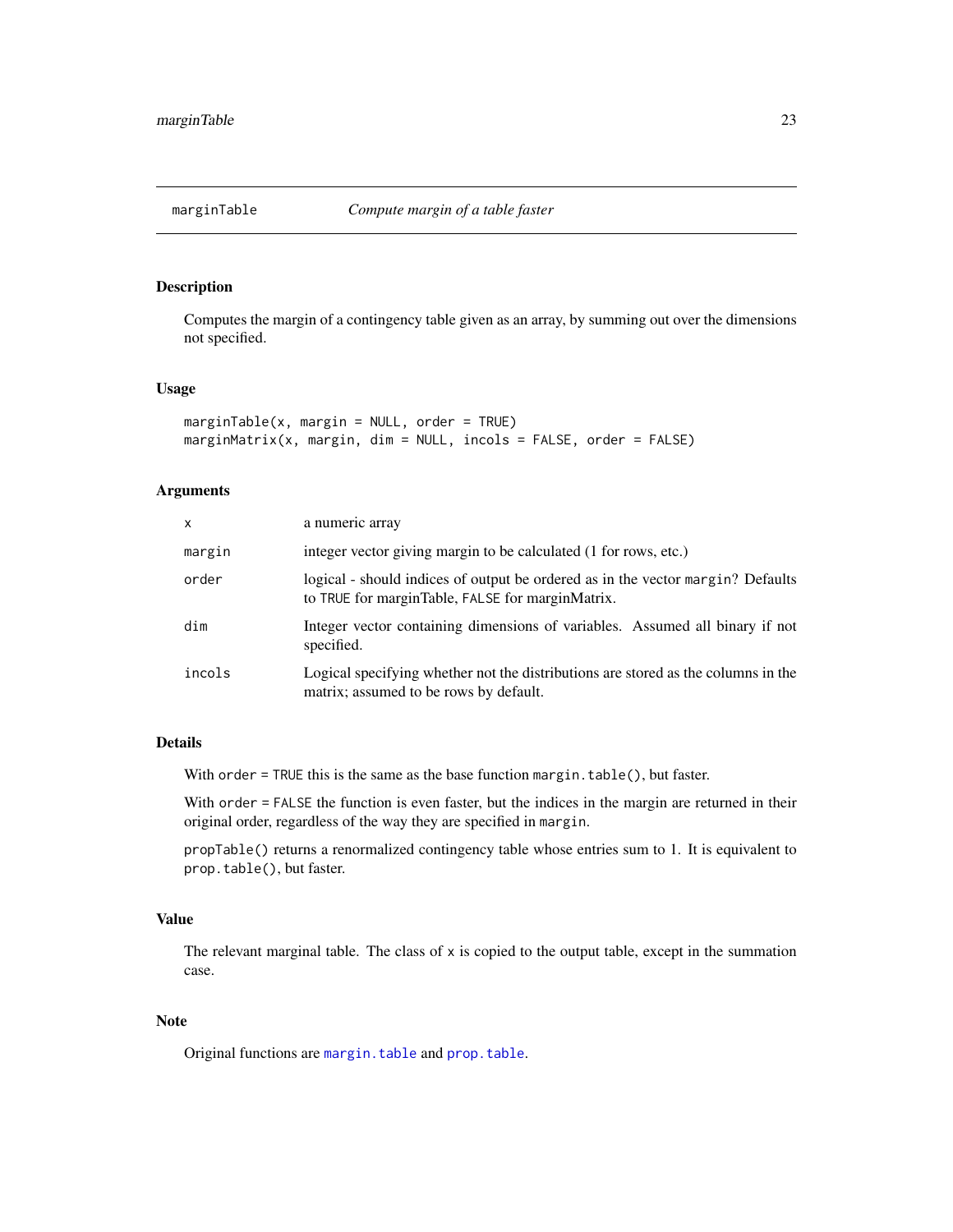### Examples

```
m \leftarrow matrix(1:4, 2)marginTable(m, 1)
marginTable(m, 2)
propTable(m, 2)
# 3-way example
m \leq -\arctan(1:8, rep(2,3))marginTable(m, c(2,3))
marginTable(m, c(3,2))
marginTable(m, c(3,2), order=FALSE)
#' set.seed(2314)
# set of 10 2x2x2 probability distributions
x = \text{rdirichlet}(10, \text{rep}(1, 8))marginMatrix(x, c(1,3))
marginMatrix(t(x), c(1,3), incols=TRUE)
```
patternRepeat *Complex repetitions*

### Description

Recreate patterns for collapsed arrays

### Usage

```
patternRepeat(x, which, n, careful = TRUE, keep.order = FALSE)
```
patternRepeat0(which, n, careful = TRUE, keep.order = FALSE)

#### Arguments

| X          | A vector to be repeated.                                                                                                                                                                                                               |
|------------|----------------------------------------------------------------------------------------------------------------------------------------------------------------------------------------------------------------------------------------|
| which      | Which indices of the implicit array are given in x.                                                                                                                                                                                    |
| n          | Dimensions of implicit array.                                                                                                                                                                                                          |
| careful    | logical indicating whether to check vailidty of arguments, but therefore slow<br>things down.                                                                                                                                          |
| keep.order | logical indicating whether to respect the ordering of the entries in the vector<br>which, in which case data are permuted before replication. In other words, does<br>x change fastest in which[1], or in the minimal entry for which? |

<span id="page-23-0"></span>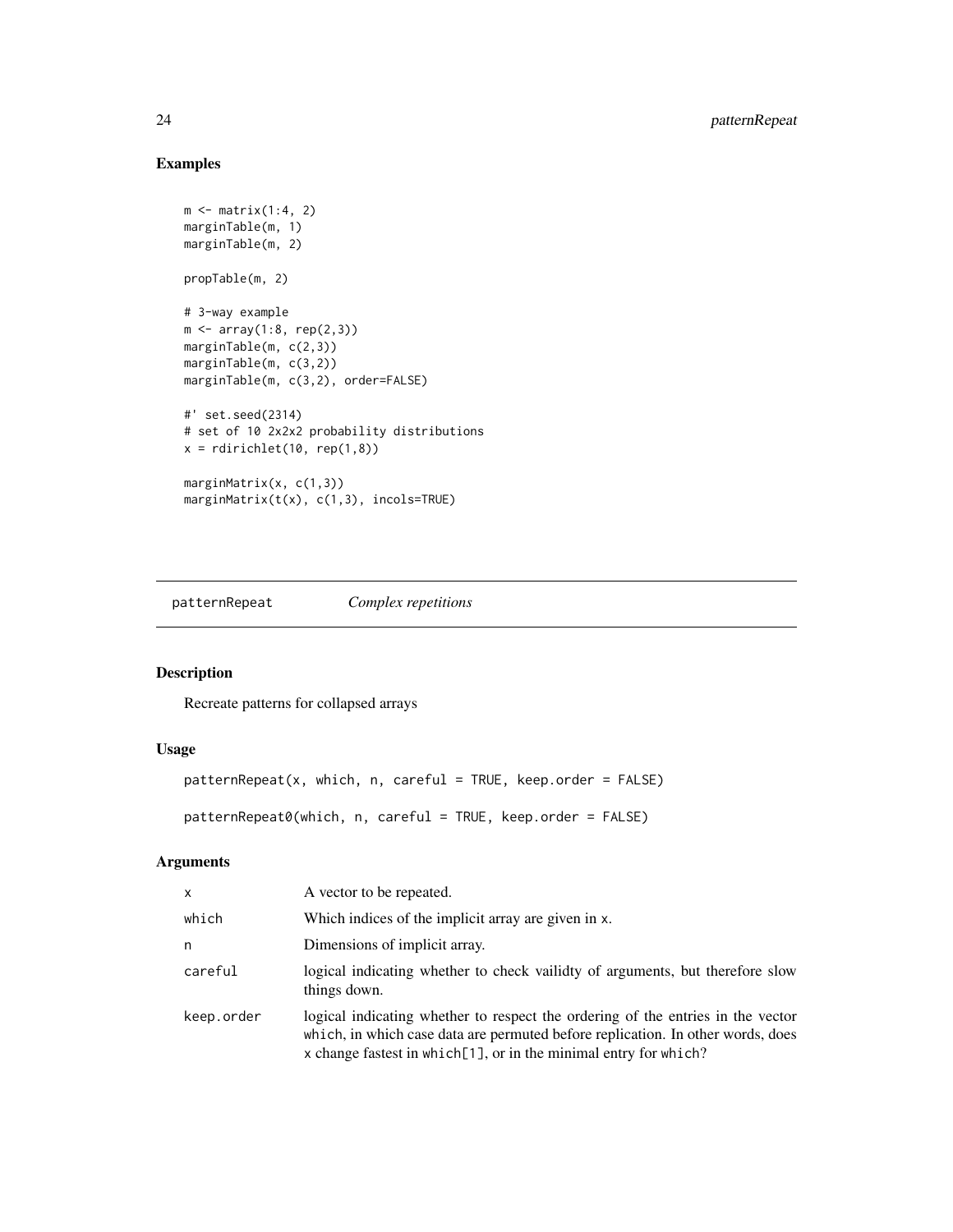### <span id="page-24-0"></span>patternRepeat 25

#### **Details**

These functions allow for the construction of complex repeating patterns corresponding to those obtained by unwrapping arrays. Consider an array with dimensions n; then for each value of the dimensions in which, this function returns a vector which places the corresponding entry of x into every place which would match this pattern when the full array is unwrapped.

For example, if a full 4-way array has dimensions 2\*2\*2\*2 and we consider the margin of variables 2 and 4, then the function returns the pattern c(1,1,2,2,1,1,2,2,3,3,4,4,3,3,4,4). The entries 1,2,3,4 correspond to the patterns  $(0,0)$ ,  $(1,0)$ ,  $(0,1)$  and  $(1,1)$  for the 2nd and 4th indices.

In patternRepeat() the argument x is repeated according to the pattern, while patternRepeat $\theta$ () just returns the indexing pattern. So patternRepeat( $x,$ which,n) is effectively equivalent to x[patternRepeat0(which,n)].

The length of x must be equal to prod(n[which]).

#### Value

Both return a vector of length prod(n); patternRepeat() one containing suitably repeated and ordered elements of x, for patternRepeat0() it is always the integers from 1 up to prod(n[which]).

#### Functions

• patternRepeat0: Stripped down version that just gives indices

#### Author(s)

Robin Evans

#### See Also

[rep](#page-0-0)

#### Examples

```
patternRepeat(1:4, c(1,2), c(2,2,2))
c(array(1:4, c(2,2,2)))
```

```
patternRepeat0(c(1,3), c(2,2,2))
patternRepeat0(c(2,3), c(2,2,2))
```
 $patternRepeat0(c(3,1), c(2,2,2))$ patternRepeat0(c(3,1), c(2,2,2), keep.order=TRUE)

```
patternRepeat(letters[1:4], c(1,3), c(2,2,2))
```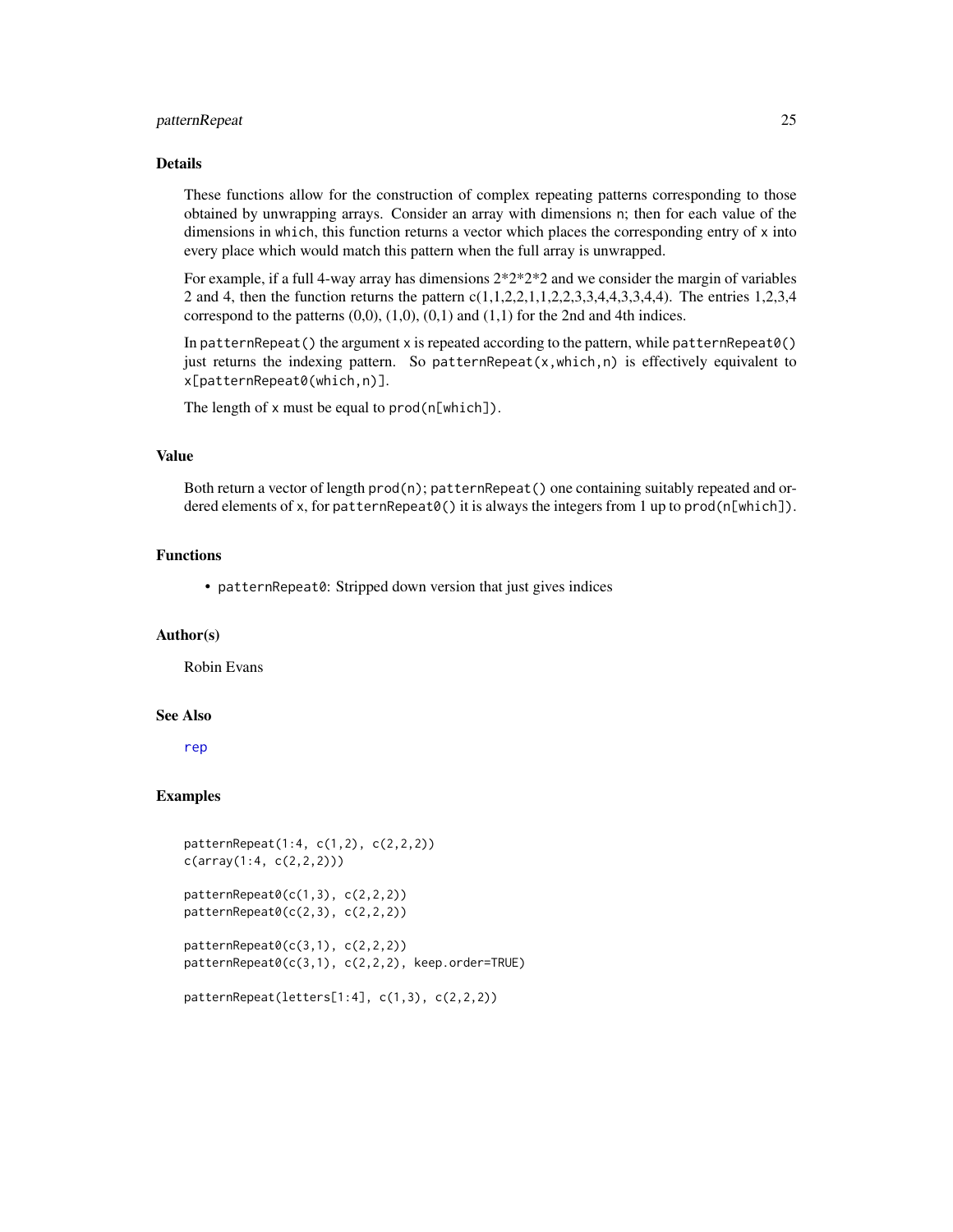<span id="page-25-1"></span><span id="page-25-0"></span>

### Description

Produces the power set of a vector.

### Usage

powerSet(x, m, rev = FALSE)

powerSetCond(x, y, m, rev = FALSE, sort = FALSE)

#### Arguments

| X    | vector of elements (the set).                               |
|------|-------------------------------------------------------------|
| m    | maximum cardinality of subsets                              |
| rev  | logical indicating whether to reverse the order of subsets. |
| У    | set to condition on                                         |
| sort | logical: should sets be sorted?                             |

#### Details

Creates a list containing every subset of the elements of the vector x.

powerSet returns subsets up to size m (if this is specified). powerSetCond includes some non-empty subset of x in every set.

#### Value

A list of vectors of the same type as x.

With rev = FALSE (the default) the list is ordered such that all subsets containing the last element of x come after those which do not, and so on.

#### Functions

• powerSetCond: Add sets that can't be empty

#### Author(s)

Robin Evans

#### See Also

[powerSetMat](#page-4-2).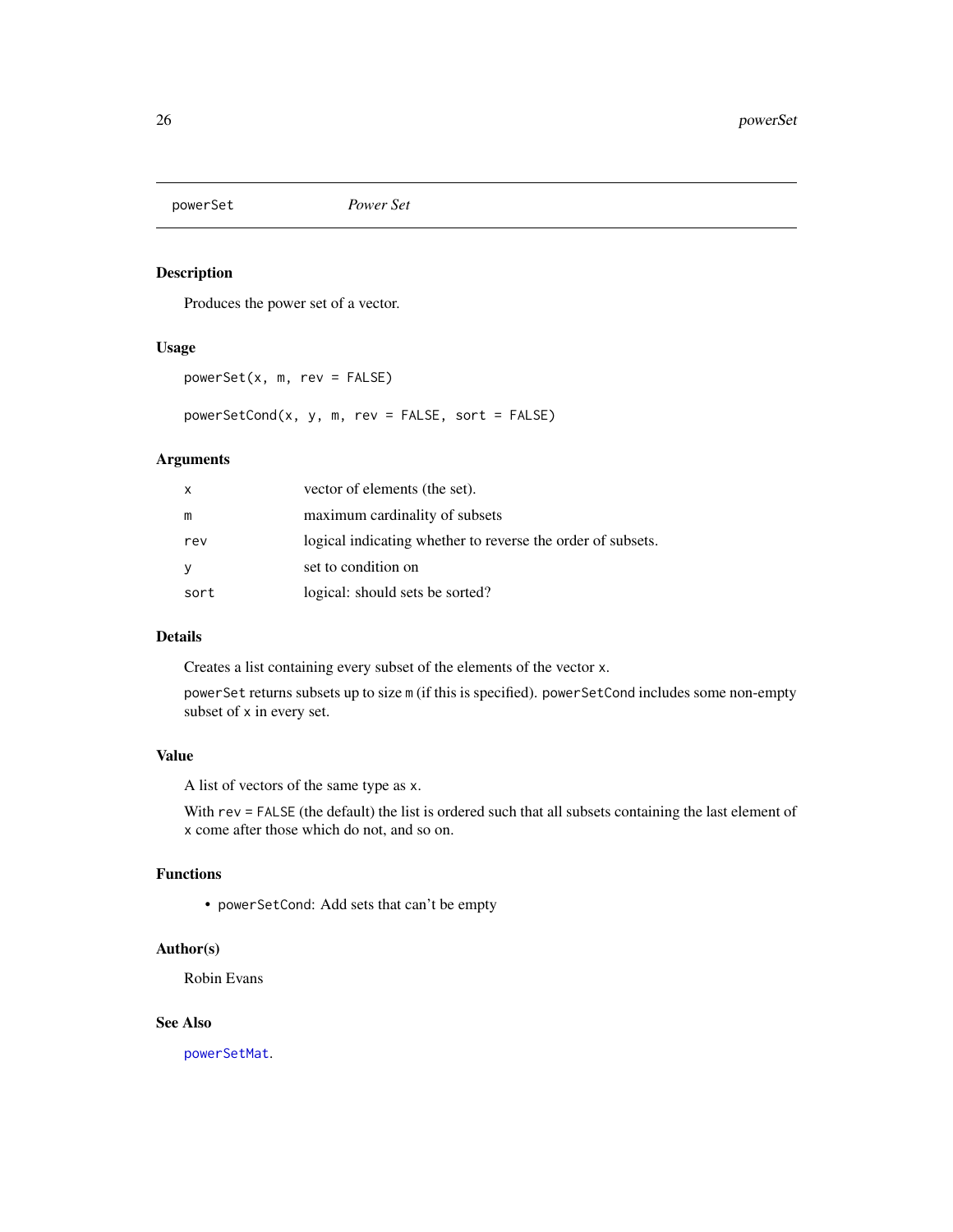### <span id="page-26-0"></span>printPercentage 27

### Examples

```
powerSet(1:3)
powerSet(letters[3:5], rev=TRUE)
powerSet(1:5, m=2)
powerSetCond(2:3, y=1)
```
printPercentage *Print Percentage of Activity Completed to stdout*

### Description

Prints percentage (or alternatively just a count) of loop or similar process which has been completed to the standard output.

### Usage

printPercentage(i, n, dp = 0, first = 1, last = n, prev =  $i - 1$ )

### Arguments

| i     | the number of iterations completed.                                       |
|-------|---------------------------------------------------------------------------|
| n     | total number of iterations.                                               |
| dp    | number of decimal places to display.                                      |
| first | number of the first iteration for which this percentage was displayed     |
| last  | number of the final iteration for which this percentage will be displayed |
| prev  | number of the previous iteration for which this percentage was displayed  |

#### Details

printPercentage will use cat to print the proportion of loops which have been completed (i.e.  $i/n$ ) to the standard output. In doing so it will erase the previous such percentage, except when  $i =$ first. A new line is added when i = last, assuming that the loop is finished.

#### Value

NULL

### Warning

This will fail to work nicely if other information is printed to the standard output

### Author(s)

Robin Evans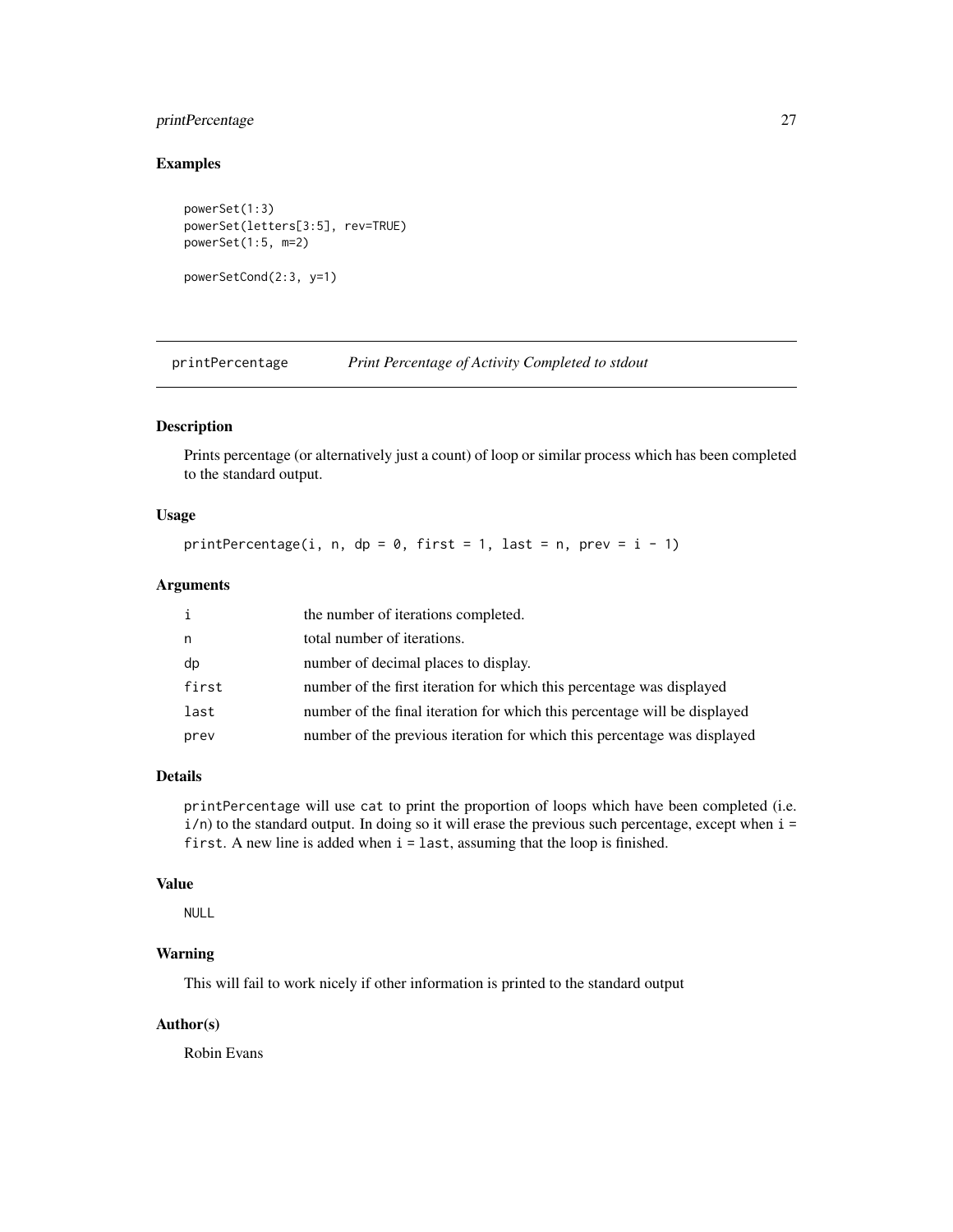### Examples

```
x = numeric(100)for (i in 1:100) {
  x[i] = mean(rnorm(1e5))printPercentage(i,100)
}
i = 0repeat {
  i = i+1if (runif(1) > 0.99) {
   break
  }
  printCount(i)
}
print("\n")
```
quickSort *Quicksort for Partial Orderings*

### Description

Implements the quicksort algorithm for partial orderings based on pairwise comparisons.

#### Usage

quickSort(x,  $f = \text{greater} \text{Than}, \ldots, \text{random} = \text{TRUE}$ )

### Arguments

| $\mathsf{x}$            | A list or vector of items to be sorted.                                                                                                                                                     |
|-------------------------|---------------------------------------------------------------------------------------------------------------------------------------------------------------------------------------------|
| $\mathsf{f}$            | A function on two arguments for comparing elements of x. Returns -1 if the<br>first argument is less than the second, 1 for the reverse, and $\theta$ if they are equal<br>or incomparable. |
| $\cdot$ $\cdot$ $\cdot$ | other arguments to f                                                                                                                                                                        |
| random                  | logical - should a random pivot be chosen? (this is recommended) Otherwise<br>middle element is used.                                                                                       |

#### Details

Implements the usual quicksort algorithm, but may return the same positions for items which are incomparable (or equal). Does not test the validity of f as a partial order.

If  $x$  is a numeric vector with distinct entries, this behaves just like [rank](#page-0-0).

<span id="page-27-0"></span>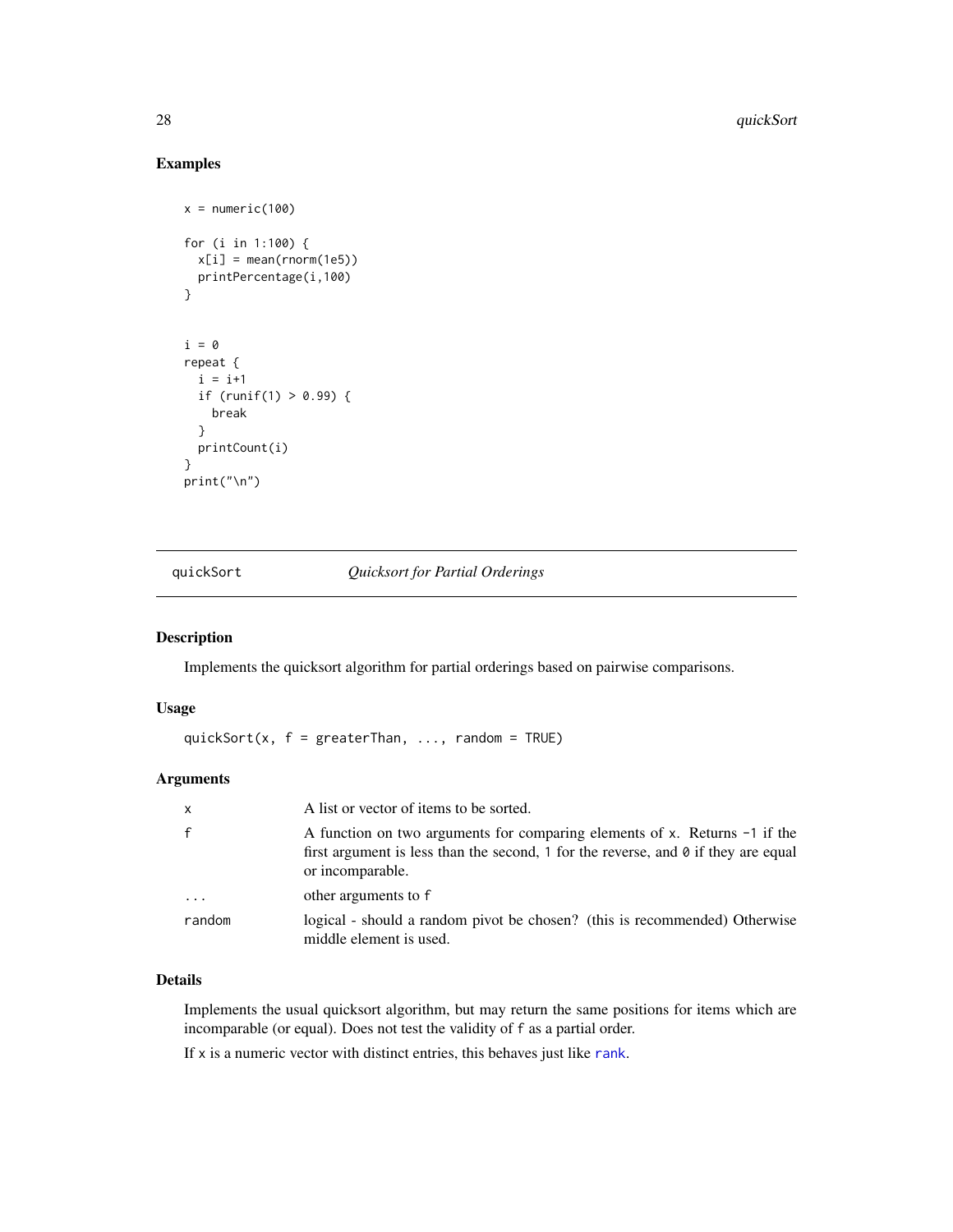#### <span id="page-28-0"></span>rowMins 29

### Value

Returns an integer vector giving each element's position in the order (minimal element(s) is 1, etc).

#### Warning

Output may not be consistent for certain partial orderings (using random pivot), see example below. All results will be consistent with a total ordering which is itselft consistent with the true partial ordering.

f is not checked to see that it returns a legitimate partial order, so results may be meaningless if it is not.

#### Author(s)

Robin Evans

### References

<https://en.wikipedia.org/wiki/Quicksort>.

#### See Also

[order](#page-0-0).

#### Examples

```
set.seed(1)
quickSort(powerSet(1:3), f=subsetOrder)
quickSort(powerSet(1:3), f=subsetOrder)
# slightly different answers, but both correposnding
# to a legitimate total ordering.
```
rowMins *Row-wise minima and maxima*

### Description

Row-wise minima and maxima

#### Usage

```
rowMins(x)
rowMaxs(x)
```
#### Arguments

x a numeric (or logical) matrix or data frame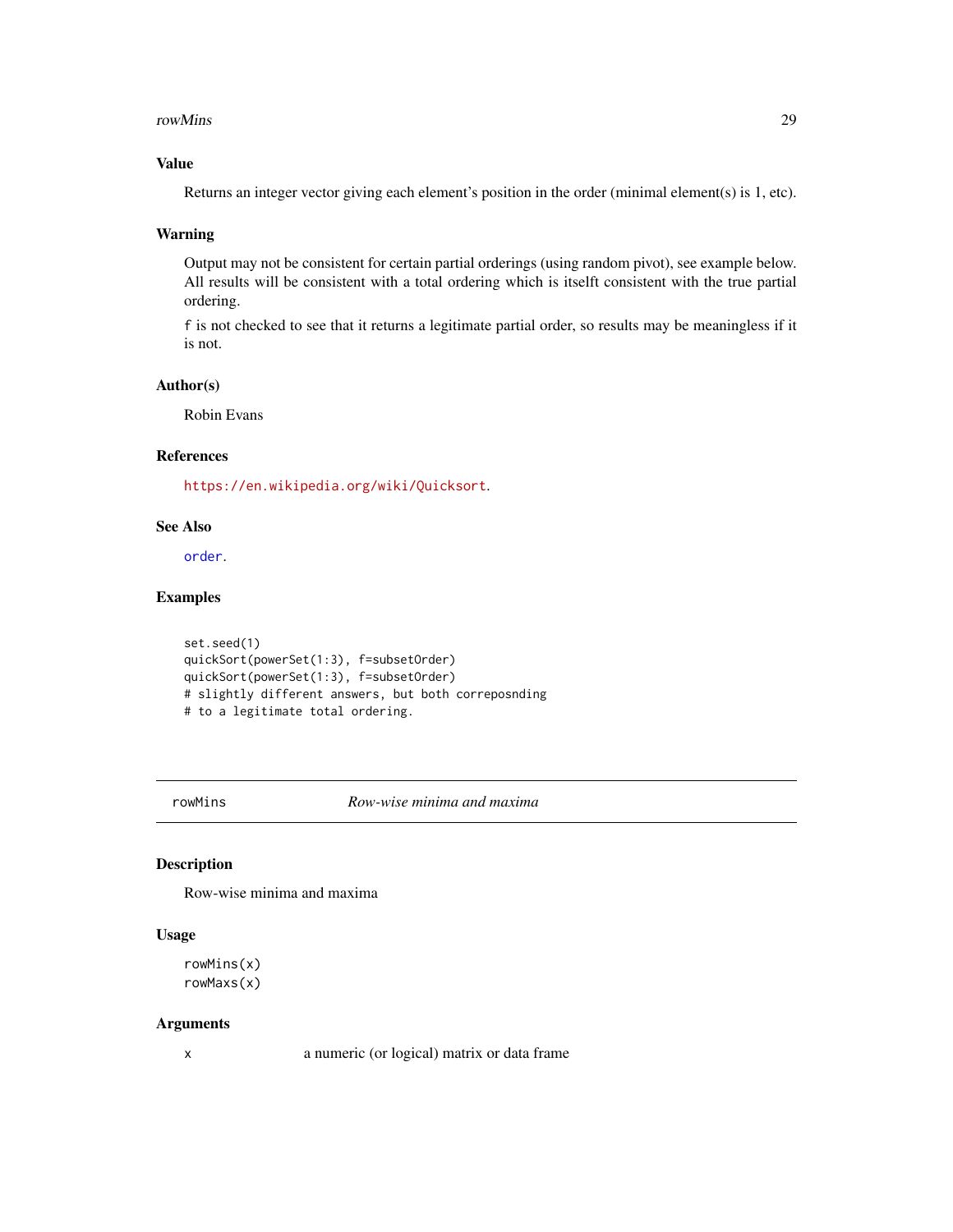### <span id="page-29-0"></span>Details

The function coerces  $x$  to be a data frame and then uses pmin ( $pmax$ ) on it. This is the same as  $apply(x, 1, min)$  but generally faster if the number of rows is large.

#### Value

numeric vector of length  $nrow(x)$  giving the row-wise minima (or maxima) of x.

rprobdist *Generate a joint (or conditional) probability distribution*

### Description

Wrapper functions to quickly generate discrete joint (or conditional) distributions using Dirichlets

#### Usage

rprobdist(dim, d, cond, alpha = 1)

### Arguments

| dim          | the joint dimension of the probability table             |
|--------------|----------------------------------------------------------|
| <sub>d</sub> | number of dimensions                                     |
| cond         | optionally, vertices to condition upon                   |
| alpha        | Dirichlet hyper parameter, defaults to 1 (flat density). |

#### Details

rprobdist gives an array of dimension dim (recycled as necessary to have length d, if this is supplied) whose entries are probabilities drawn from a Dirichlet distribution whose parameter vector has entries equal to alpha (appropriately recycled).

### Value

an array of appropriate dimensions

### Side Effects

Uses as many gamma random variables as cells in the table, so will alter the random seed accordingly.

#### Author(s)

Robin Evans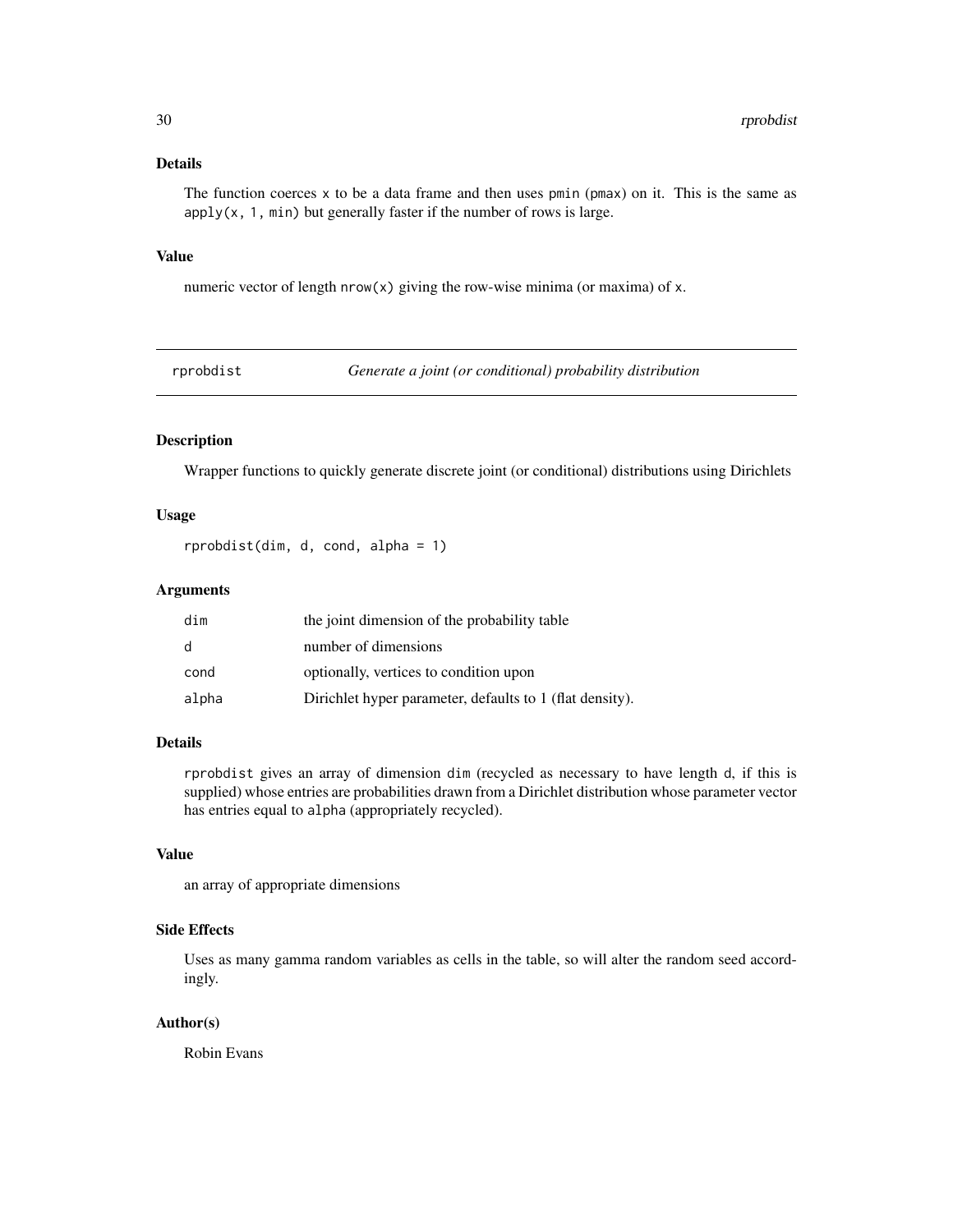<span id="page-30-0"></span> $schur$  31

### Examples

```
rprobdist(2, 4) # 2x2x2x2 table
rprobdist(c(2,3,2)) # 2x3x2 table
rprobdist(2, 4, alpha=1/16) # using unit information prior
# get variables 2 and 4 conditioned upon
rprobdist(2, 4, cond=c(2,4), alpha=1/16)
```
#### schur *Obtain generalized Schur complement*

### Description

Obtain generalized Schur complement

#### Usage

schur(M, x, y, z)

#### Arguments

| М       | symmetric positive definite matrix         |
|---------|--------------------------------------------|
| x, y, z | indices of M to calculate with (see below) |

### Details

Calculates  $M_{xy} - M_{xz}M^{zz}M_{zy}$ , which (if M is a Gaussian covariance matrix) is the covariance between x and y after conditioning on z.

y defaults to equal x, and z to be the complement of  $x \cup y$ .

<span id="page-30-1"></span>setmatch *Set Operations*

#### Description

Series of functions extending existing vector operations to lists of vectors.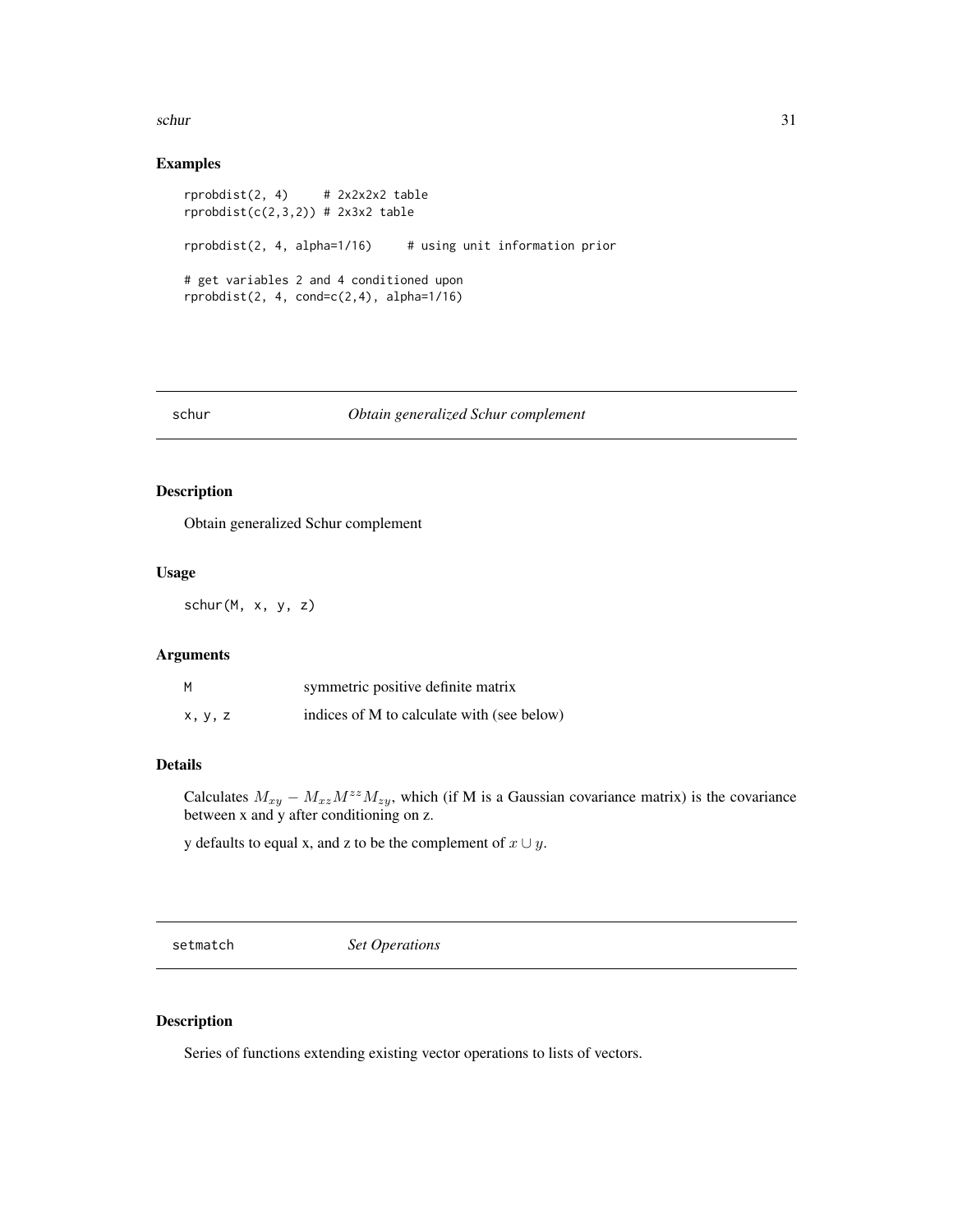#### 32 setmatch and the setmatch setmatch setmatch setmatch setmatch setmatch setmatch setmatch setmatch setmatch

#### Usage

```
setmatch(x, y, nomatch = NA_integer_)
setsetequal(x, y)
setsetdiff(x, y)
subsetmatch(x, y, nomatch = NA_integer_)
supersetmatch(x, y, nomatch = NA_integer_)
```
#### Arguments

|         | list of vectors.                                                                                |
|---------|-------------------------------------------------------------------------------------------------|
|         | list of vectors.                                                                                |
| nomatch | value to be returned in the case when no match is found. Note that it is coerced<br>to integer. |

### **Details**

setmatch checks whether each vector in the list  $x$  is also contained in the list  $y$ , and if so returns position of the first such vector in y. The ordering of the elements of the vector is irrelevant, as they are considered to be sets.

subsetmatch is similar to setmatch, except vectors in x are searched to see if they are subsets of vectors in y. Similarly supersetmatch consideres if vectors in x are supersets of vectors in y.

setsetdiff is a setwise version of setdiff, and setsetequal a setwise version of setequal.

#### Value

setmatch and subsetmatch return a vector of integers of length the same as the list x.

setsetdiff returns a sublist x.

setsetequal returns a logical of length 1.

### Functions

- setsetequal: Test for equality of sets
- setsetdiff: Setdiff for lists
- subsetmatch: Test for subsets
- supersetmatch: Test for supersets

#### Note

These functions are not recursive, in the sense that they cannot be used to test lists of lists. They also do not reduce to the vector case.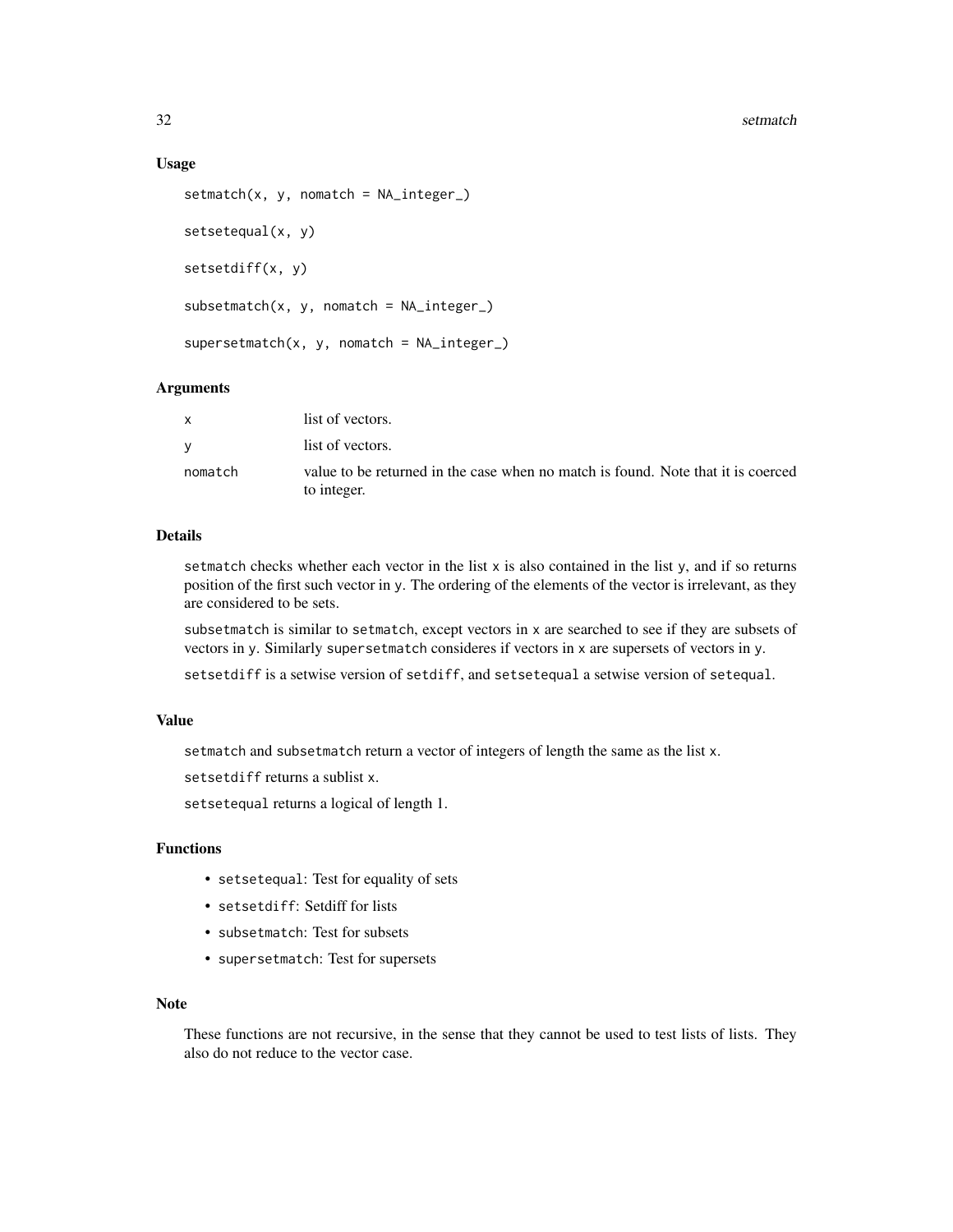#### <span id="page-32-0"></span>subsetMatrix 33

#### Author(s)

Robin Evans

### See Also

[match](#page-0-0), [setequal](#page-0-0), [setdiff](#page-0-0)

### Examples

```
x = list(1:2, 1:3)
y = list(1:4, 1:3)
setmatch(x, y)
subsetmatch(x, y)
setsetdiff(x, y)
x = list(1:3, 1:2)y = list(2:1, c(2,1,3))
setsetequal(x, y)
```
<span id="page-32-1"></span>subsetMatrix *Matrix of Subset Indicators*

#### Description

Produces a matrix whose rows indicate what subsets of a set are included in which other subsets.

#### Usage

```
subsetMatrix(n)
```
#### Arguments

n integer containing the number of elements in the set.

#### Details

This function returns a matrix, with each row and column corresponding to a subset of a hypothetical set of size n, ordered lexographically. The entry in row i, column j corresponds to whether or not the subset associated with i is a superset of that associated with j.

A 1 or -1 indicates that i is a superset of j, with the sign referring to the number of fewer elements in j. 0 indicates that i is not a superset of j.

### Value

An integer matrix of dimension 2^n by 2^n.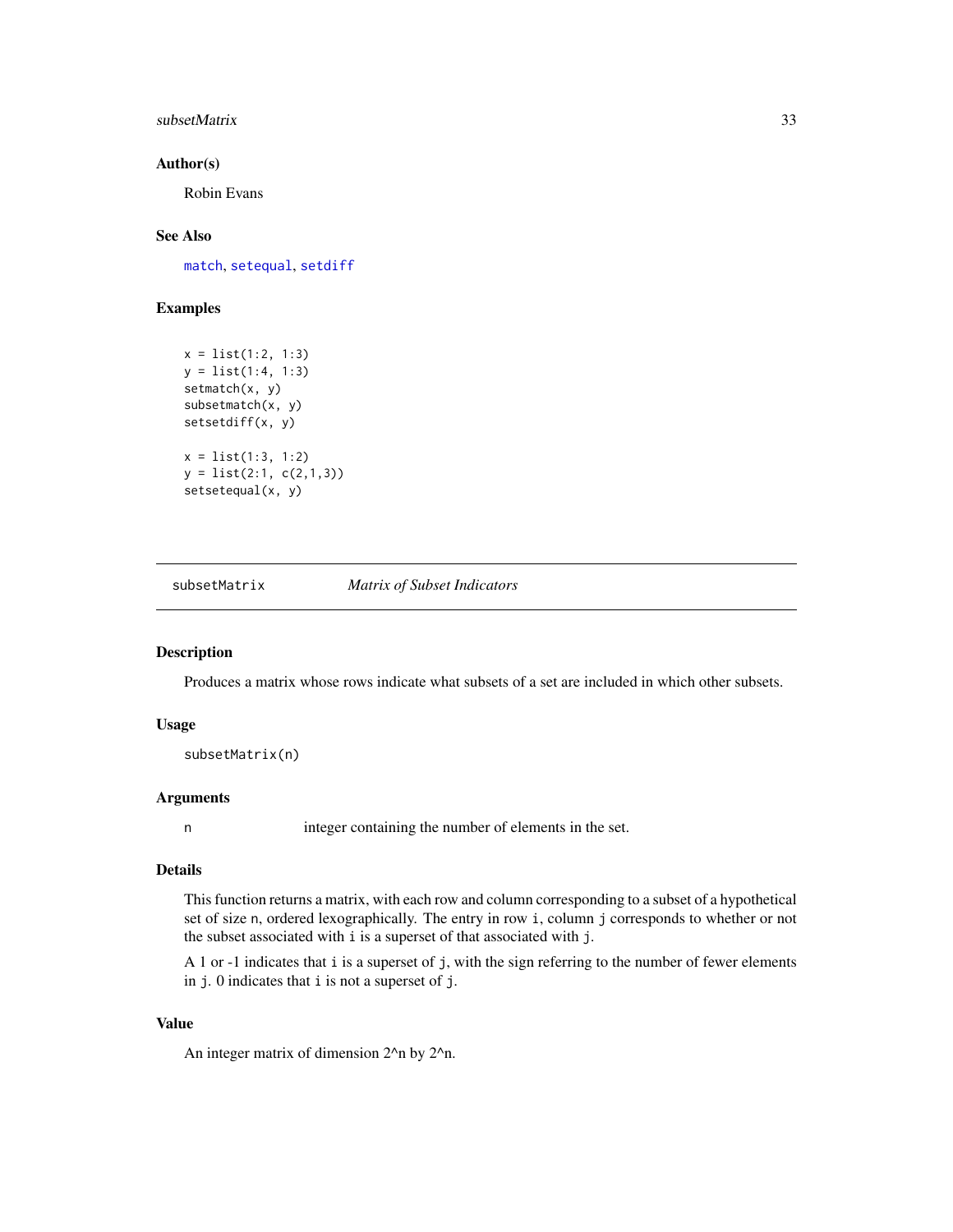### <span id="page-33-0"></span>34 subsetOrder

## Note

The inverse of the output matrix is just abs(subsetMatrix(n)).

### Author(s)

Robin Evans

### See Also

[combinations](#page-4-1), [powerSet](#page-25-1), [designMatrix](#page-9-1).

### Examples

subsetMatrix(3)

subsetOrder *Compare sets for inclusion.*

### Description

A wrapper for is.subset which returns set inclusions.

### Usage

subsetOrder(x, y)

#### Arguments

| X | A vector.                       |
|---|---------------------------------|
| У | A vector of the same type as x. |

### Details

If x is a subset of y, returns -1, for the reverse returns 1. If sets are equal or incomparable, it returns 0.

### Value

A single integer, 0, -1 or 1.

### Author(s)

Robin Evans

### See Also

[is.subset](#page-19-1), [inclusionMax](#page-16-1).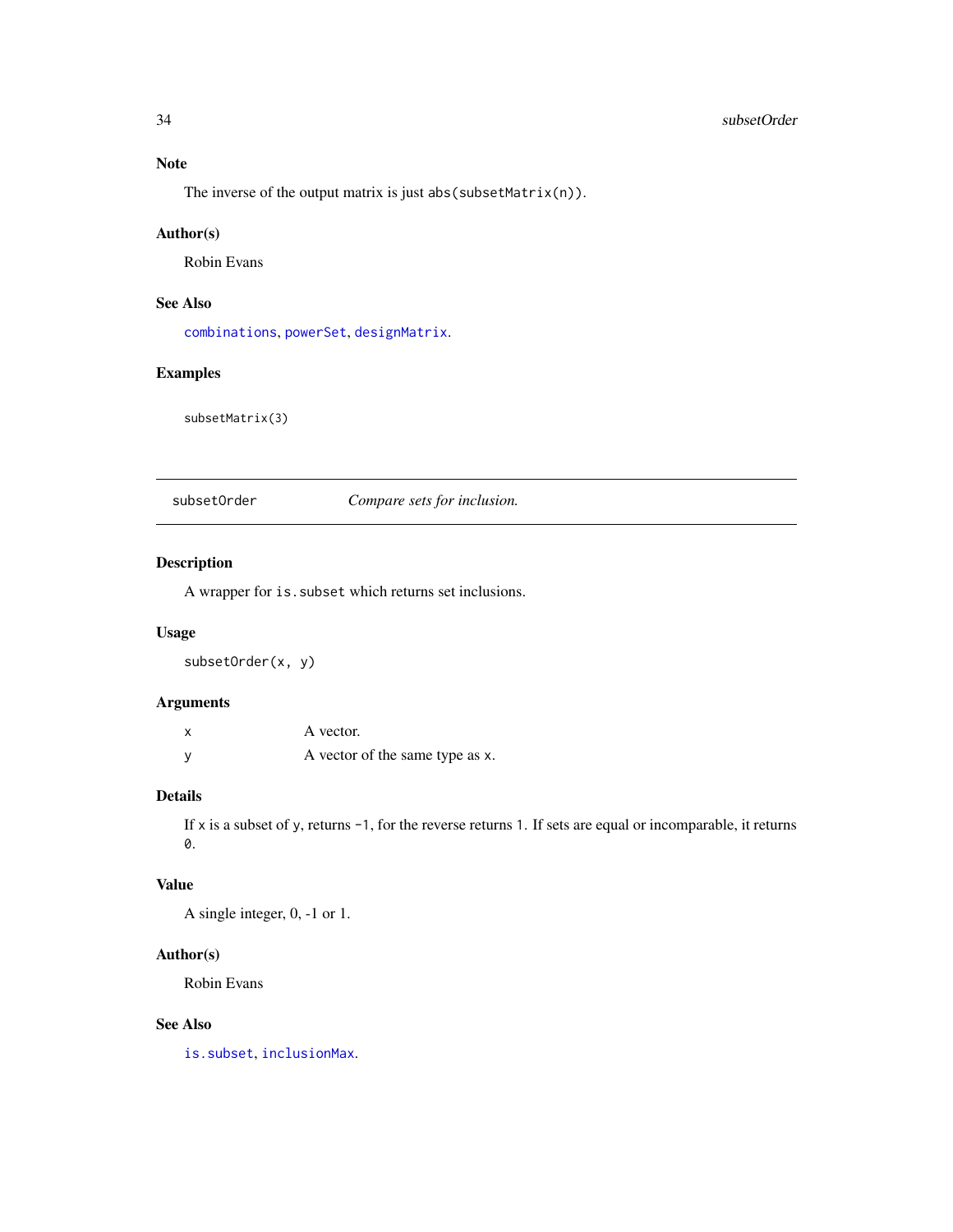#### <span id="page-34-0"></span>subtable 35

#### Examples

```
subsetOrder(2:4, 1:4)
subsetOrder(2:4, 3:5)
```
#### subtable *Subset an array*

#### Description

More flexible calls of  $[$  on an array.

#### Usage

```
subtable(x, variables, levels, drop = TRUE)
subarray(x, levels, drop = TRUE)
subtable(x, variables, levels) <- value
subarray(x, levels) \leftarrow value
```
### Arguments

| $\mathsf{x}$ | An array.                                                                                          |
|--------------|----------------------------------------------------------------------------------------------------|
| variables    | An integer vector containing the dimensions of x to subset.                                        |
| levels       | A list or vector containing values to retain.                                                      |
| drop         | Logical indicating whether dimensions with only 1 retained should be dropped.<br>Defaults to TRUE. |
| value        | Value to assign to entries in table.                                                               |

#### Details

Essentially just allows more flexible calls of  $[$  on an array.

subarray requires the values for each dimension should be specified, so for a  $2 \times 2 \times 2$  array x, subarray(x, list(1,2,1:2)) is just x[1,2,1:2].

subtable allows unspecified dimensions to be retained automatically. Thus, for example subtable(x,  $c(2,3),$  list(1, 1:2)) is  $x[,1,1:2]$ .

#### Value

Returns an array of dimension sapply(value, length) if drop=TRUE, otherwise *specified* dimensions of size 1 are dropped. Dimensions which are unspecified in subtable are never dropped.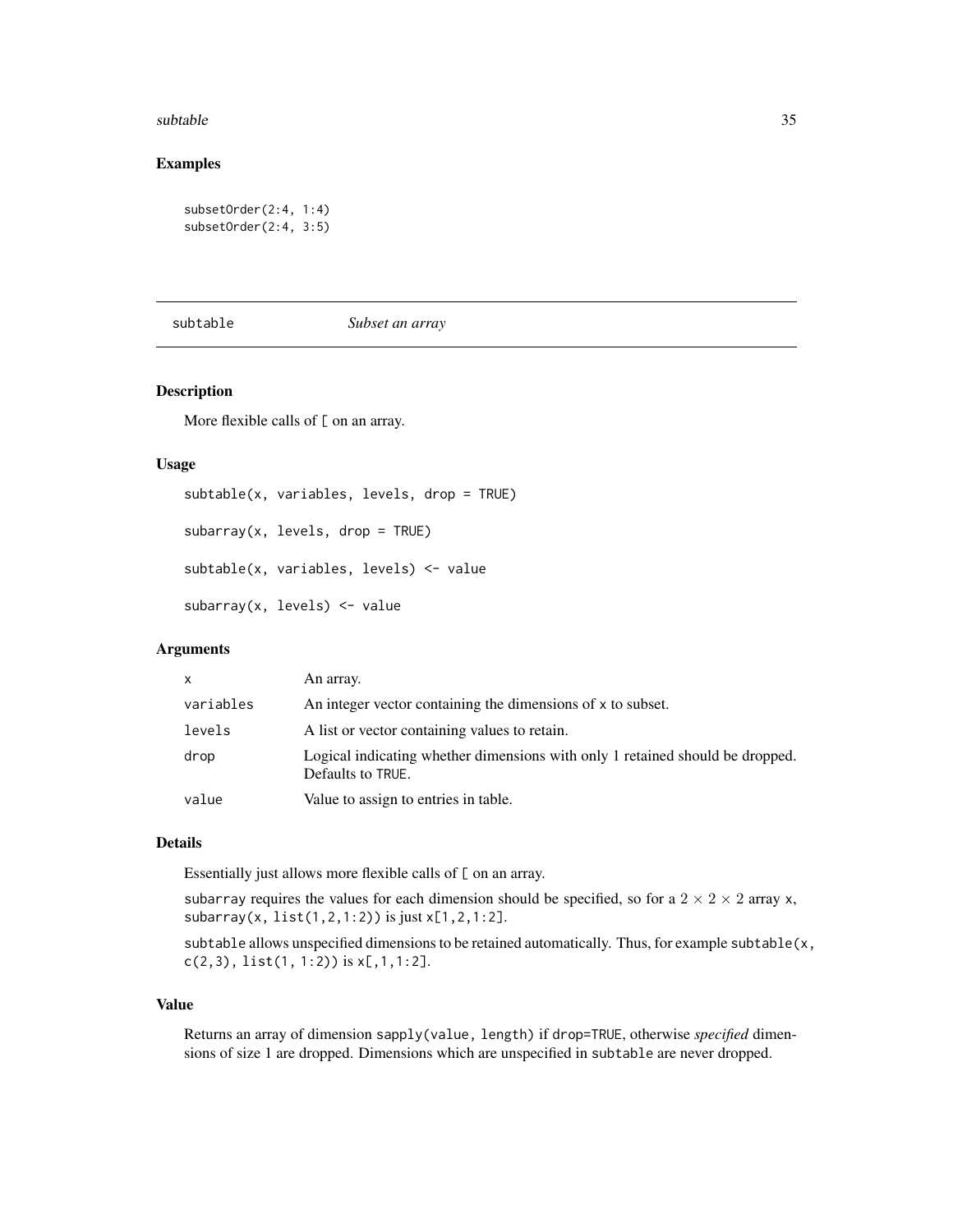<span id="page-35-0"></span>36 subtable subtable subtable subtable subtable subtable subtable subtable subtable subtable

### Functions

- subarray: Flexible subsetting
- subtable<-: Assignment in a table
- subarray<-: Assignment in an array

### Author(s)

Mathias Drton, Robin Evans

### See Also

[Extract](#page-0-0)

### Examples

 $x = array(1:8, rep(2,3))$  $subarray(x, c(2,1,2)) == x[2,1,2]$ 

x[2,1:2,2,drop=FALSE] subarray(x, list(2,1:2,2), drop=FALSE)

subtable(x, c(2,3), list(1, 1:2))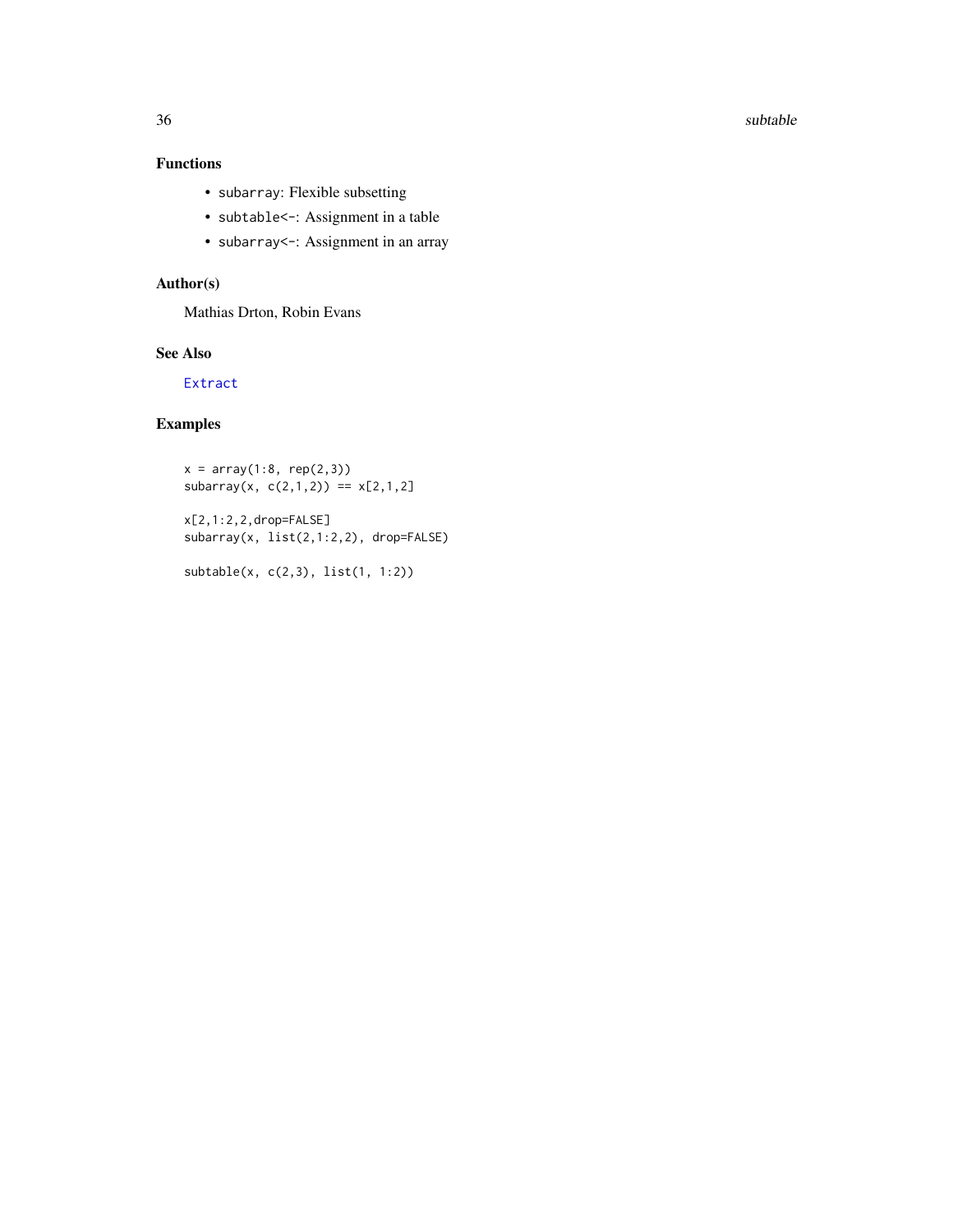# <span id="page-36-0"></span>Index

∗ IO printPercentage , [27](#page-26-0) ∗ arith combinations , [5](#page-4-0) designMatrix , [10](#page-9-0) expit , [12](#page-11-0) fastHadamard , [14](#page-13-0) greaterThan , [16](#page-15-0) interventionMatrix , [18](#page-17-0) is.subset , [20](#page-19-0) is.wholenumber , [21](#page-20-0) powerSet , [26](#page-25-0) quickSort , [28](#page-27-0) setmatch , [31](#page-30-0) subsetMatrix , [33](#page-32-0) subsetOrder , [34](#page-33-0) ∗ array conditionMatrix , [6](#page-5-0) indexBox , [17](#page-16-0) marginTable, [23](#page-22-0) patternRepeat , [24](#page-23-0) subtable, [35](#page-34-0) ∗ color cubeHelix , [8](#page-7-0) ∗ distribution Dirichlet , [11](#page-10-0) rprobdist , [30](#page-29-0) ∗ iteration printPercentage , [27](#page-26-0) ∗ list fsapply , [15](#page-14-0) ∗ manip last , [22](#page-21-0) ∗ optimize armijo, [3](#page-2-0) quickSort , [28](#page-27-0) ∗ print printPercentage , [27](#page-26-0) %subof% *(*is.subset *)* , [20](#page-19-0)

and $\textsf{0},\textsf{2}$  $\textsf{0},\textsf{2}$  $\textsf{0},\textsf{2}$ armijo, <mark>[3](#page-2-0)</mark> arrayInd , *[18](#page-17-0)* coarseLine *(*armijo *)* , [3](#page-2-0) combinations , [5](#page-4-0) , *[11](#page-10-0)* , *[34](#page-33-0)* condition.table *(*conditionMatrix *)* , [6](#page-5-0) condition.table2 *(*conditionMatrix *)* , [6](#page-5-0) conditionMatrix , [6](#page-5-0) conditionTable , *[19](#page-18-0)* conditionTable *(*conditionMatrix *)* , [6](#page-5-0) conditionTable2 *(*conditionMatrix *)* , [6](#page-5-0) cubeHelix , [8](#page-7-0) ddirichlet *(*Dirichlet *)* , [11](#page-10-0) designMatrix , [10](#page-9-0) , *[14](#page-13-0)* , *[34](#page-33-0)* Dirichlet , [11](#page-10-0) expit , [12](#page-11-0) Extract , *[36](#page-35-0)* fastHadamard , [14](#page-13-0) fsapply, [15](#page-14-0) greaterThan , [16](#page-15-0) inclusionMax , [17](#page-16-0) , *[34](#page-33-0)* indexBox , [17](#page-16-0) intervention.table *(*interventionMatrix *)* , [18](#page-17-0) interventionMatrix , [18](#page-17-0) interventionTable , *[8](#page-7-0)* interventionTable *(*interventionMatrix *)* , [18](#page-17-0) is.subset , [20](#page-19-0) , *[34](#page-33-0)* is.wholenumber , [21](#page-20-0) kronPower , [21](#page-20-0) last , [22](#page-21-0) logit *(*expit *)* , [12](#page-11-0)